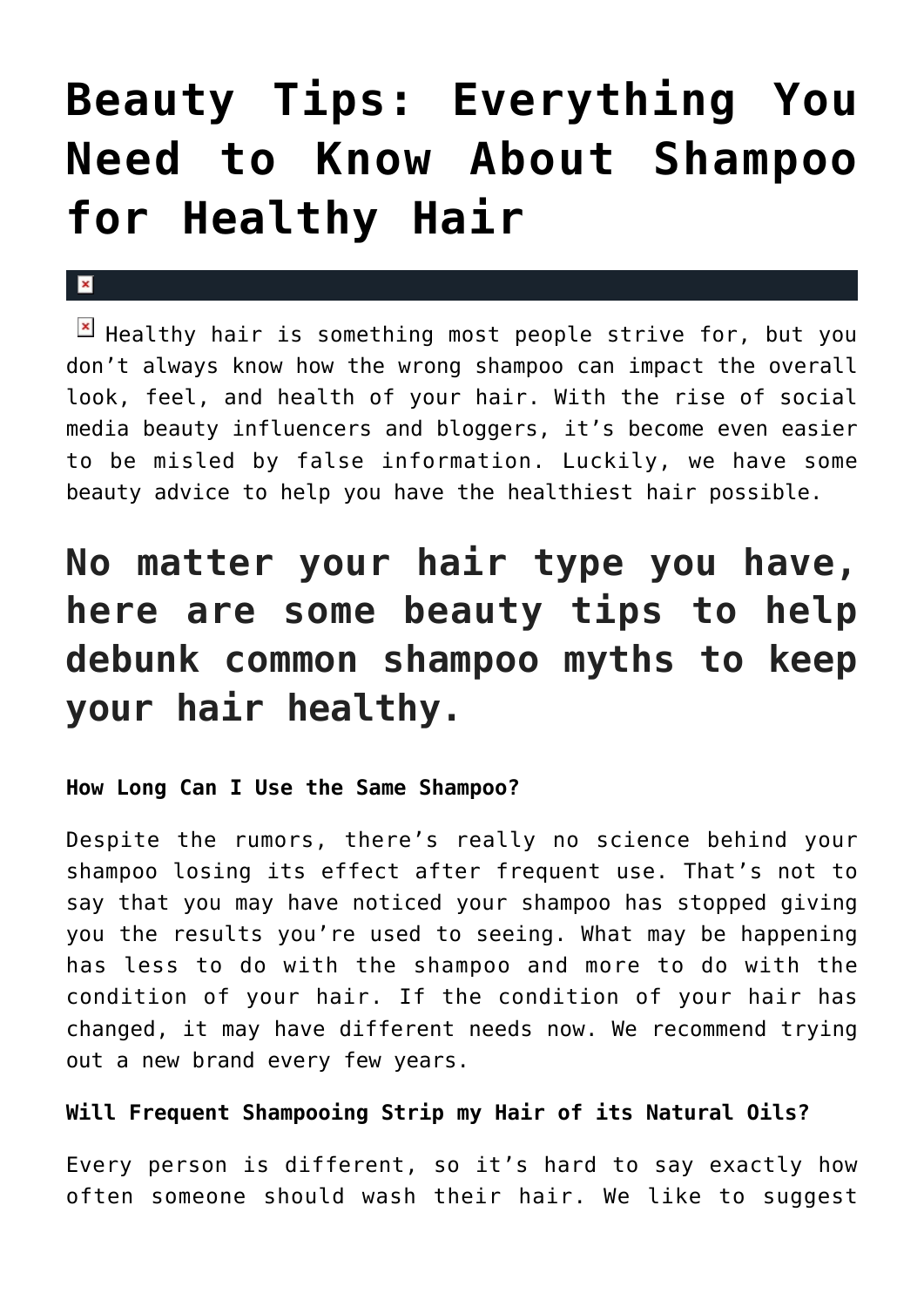starting off with a weekly wash and pay attention to how your hair responds. Chemicals like coloring and change in the seasons may mean tweaking your hair care regimen to support continued growth.

The type of shampoo you use will also affect your hair's health. Certain brands have harsh cleaning agents in them that can strip the hair and scalp of the oil we need to protect our hair and keep it moisturized. The key to making sure shampoo does not dry out your hair also has to do with your technique. Instead of spreading the shampoo evenly throughout your hair, focus primarily on cleaning your scalp. This will increase blood circulation, which also encourages hair growth.

### **Will Frequent Shampooing Dry Out My Hair?**

The [ingredients in your shampoo](https://kiierr.com/how-ingredients-in-your-shampoo-might-be-harming-your-locks/) can make all of the difference. You want to look for formulas that contain a balance of cleaning and moisturizing agents. If you are struggling with hair loss, you want to focus on a shampoo that contains a DHT blocker. DHT can be credited with causing hair loss because the hormone binds to the healthy hair follicles and deprives them of proper oxygen and nutrients.

### **Will Frequent Shampooing Make My Hair More Greasy?**

Believe it or not, the opposite may happen. Sebum is produced by the glands near your hair follicles. Factors like your genetics and your hair type decide how much or how little sebum we each produce. Our glands will continue to create around the same amount of sebum to protect the hair or scalp, regardless of how often you use shampoo. You can trust that your shampoo will only wash away the dirt, oils, products, and dead skin cells that build-up on the scalp.

### **Will Frequent Shampooing Make My Hair Fall Out?**

We naturally lose around 100 hairs a day, but we don't usually notice it. Even though the strands have been dislodged, they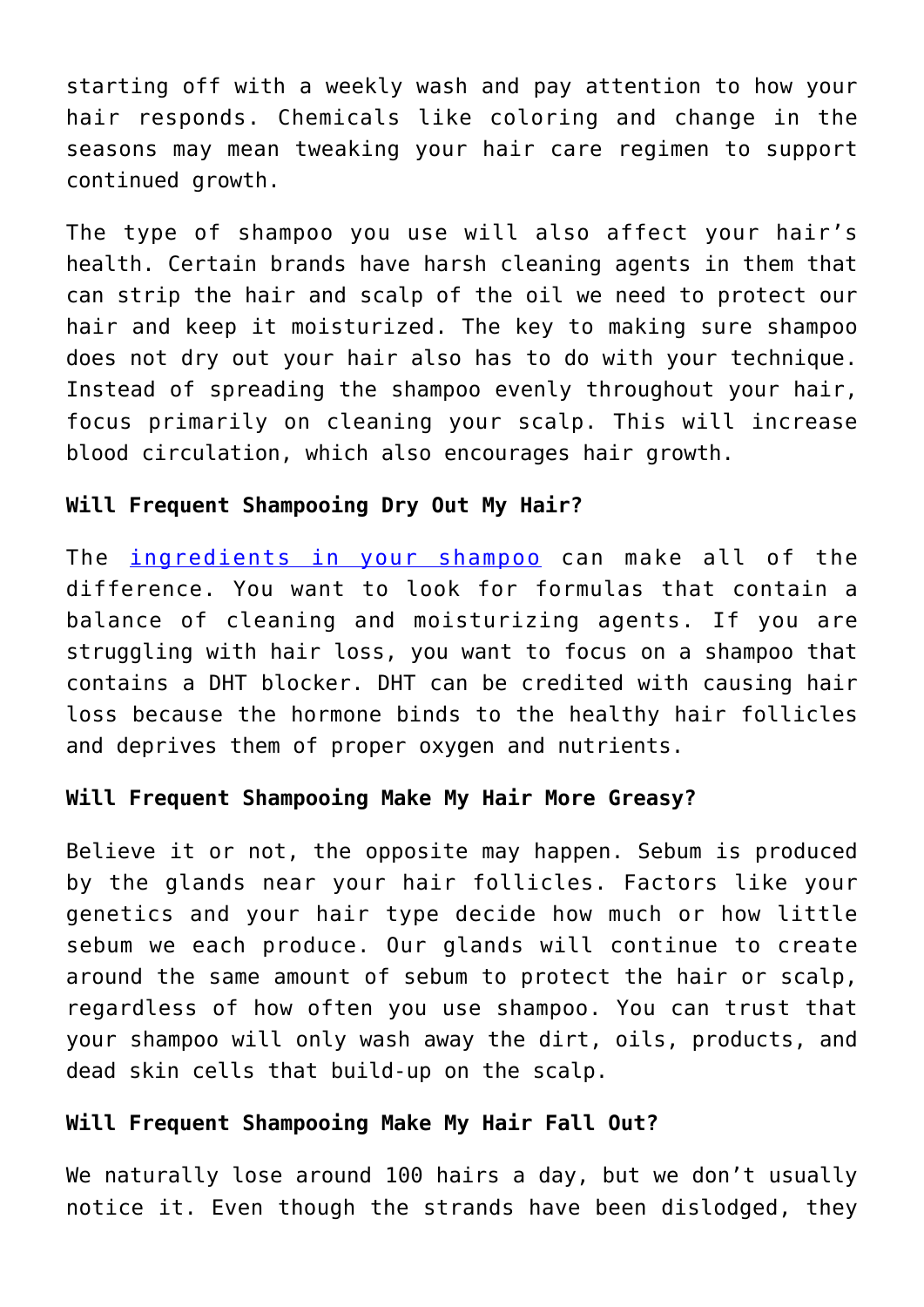may still be hanging on near the follicle. When we shampoo, we tend to dislodge hair that was probably already detached. The longer you go between washes, the more time you're allowing loose hair to dislodge and wait until your next wash. Eventually, when you do wash, you're technically losing the same amount of hair, it's just all coming out at once.

**Which changes will you make in your hair washing routine? Start a conversation in the comments below!**

# **[Beauty Tips: Celebrity Hair](https://cupidspulse.com/122386/beauty-tips-celebrity-hair-trends-spring/) [Trends to Brighten Up for](https://cupidspulse.com/122386/beauty-tips-celebrity-hair-trends-spring/) [Spring](https://cupidspulse.com/122386/beauty-tips-celebrity-hair-trends-spring/)**

### $\mathbf x$

By [Karley Kemble](http://cupidspulse.com/121255/karley-kemble/)

After enduring the brutally cold winter temperatures, you're probably super ready for the sunshine and warm weather. It's time to put away your warm clothes for the season, get out the lighter colors, and update your look. Do a bit of spring cleaning and refresh your hairstyle! If you're ready for a big change in your hair game, look no further. Cupid has the scoop on the hottest [celebrity hair trends](http://cupidspulse.com/beauty/) this spring. You'll surely turn heads with your new 'do!

# **These [beauty tips](http://cupidspulse.com/beauty/) and celebrity hair trends are huge game changers!**

**1. Blunt bangs:** Bangs may seem like a somewhat risky decision.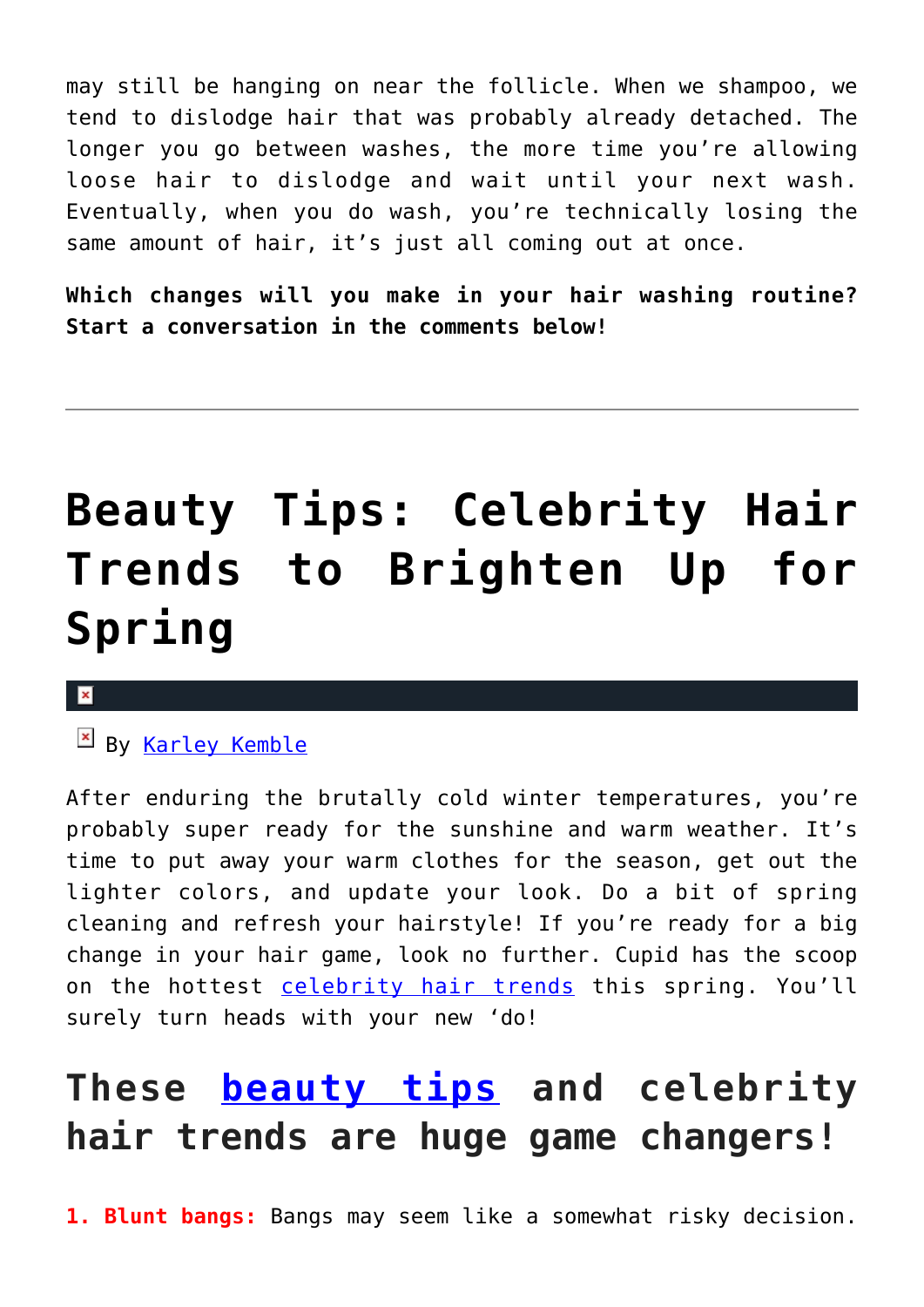but when done right, they look absolutely amazing! The key is to make sure they go cohesively with your overall hairstyle. Look to Rose Byrne or [Taylor Swift](http://cupidspulse.com/86081/taylor-swift/) for some bang-speration! Blunt bangs go really well with a symmetrical bob. If that is too dramatic for your taste, try some light, feathered bangs with your choppy layers.

**Related Link:** [Get a Knockout Look with This One-Two Punch in](http://cupidspulse.com/121172/knockout-look-one-two-punch-hairstyles/) [Hairstyles](http://cupidspulse.com/121172/knockout-look-one-two-punch-hairstyles/)

**2. Scrunchies:** One of the most beloved trends from the '90s is making its way back into 2017! Scrunchies are a fun way to dress up ponytails and top knots, or can even be used for a more stylish look at the gym! These plush hair ties were seen on many different springtime runway shows, and [Selena Gomez](http://cupidspulse.com/89073/selena-gomez/) is a big fan of this oldie-but-goodie, too.

**Related Link:** [Beauty Trend: The Ultimate Guide to Eyelash](http://cupidspulse.com/120261/beauty-trend-guide-eyelash-extensions/) **[Extensions](http://cupidspulse.com/120261/beauty-trend-guide-eyelash-extensions/)** 

**3. Changing up your part:** Sometimes, a major hair update is as easy as parting your hair a different way. If you always part your hair to one side, try the other side or even a center part! The best thing about parting your hair is that there's no commitment. If you don't like it, you can easily change it back. If you need some celebrity inspiration, [Rihanna](http://cupidspulse.com/tag/rihanna/) or [Kendall Jenner](http://cupidspulse.com/93049/kendall-jenner/) are always changing up their 'dos.

**Related Link:** [Beauty Advice: The 5 Best Beauty Tips from](http://cupidspulse.com/120052/beauty-best-beauty-tips-celebrities/) [Celebrities](http://cupidspulse.com/120052/beauty-best-beauty-tips-celebrities/)

**4. Lightening your color:** A popular thing to do in the springtime is to change your hair color! Whether you'd like to go big and dye your whole head, or start small with some tasteful highlights, the options are endless. Celebrities who have really mastered changing their hair color along with the seasons are Rachel McAdams and [Emma Stone!](http://cupidspulse.com/94255/emma-stone/)

**5. Luscious layers:** Layers are always a winning option and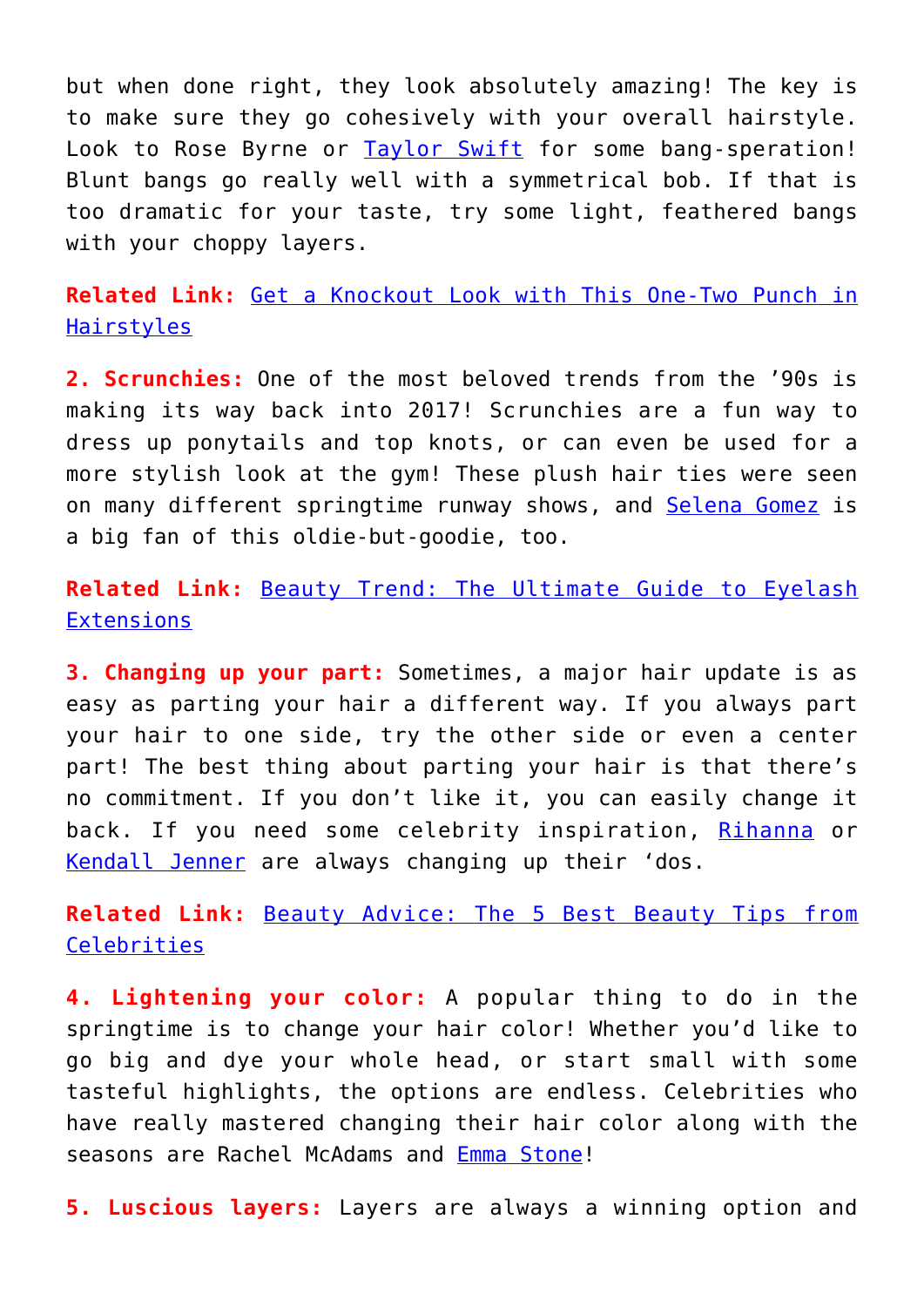will liven up hair that has become dull to the chilly weather. Layered hairstyles are extremely versatile and are extremely easy to customize for your own face shape. Take notes from [Lindsay Lohan](http://cupidspulse.com/110457/lindsay-lohan/) if you're looking for a celebrity that has really rocked the layered look over the years!

**What hairstyle will you be rocking this spring? Leave us a comment below!**

# **[Celebrity Hairstyles: The](https://cupidspulse.com/116997/celebrity-hairstyles-2017-hair-trend-brightening-fashion-week/) [2017 Hair Trend That's](https://cupidspulse.com/116997/celebrity-hairstyles-2017-hair-trend-brightening-fashion-week/) [Brightening Up Fashion Week](https://cupidspulse.com/116997/celebrity-hairstyles-2017-hair-trend-brightening-fashion-week/)**

#### $\mathbf{x}$

By [Cortney Moore](http://cupidspulse.com/107134/cortney-moore/)

[Celebrity hairstyles](http://cupidspulse.com/beauty/) have always influenced pop culture. Whether it be the "the Rachel" haircut from the 90s, or the partial buzzcuts made popular by the likes of Rihanna and Cassie Ventura in the 2010s- fans can't help but take cues from [celebrity style.](http://cupidspulse.com/fashion/) New York Fashion Week 2017 is no exception. According to *[Vogue.com](http://www.vogue.com/article/new-york-fashion-week-fall-2017-ready-to-wear-street-style-trend-bright-hair-colors-photos)*, bright and colorful dye jobs were hair trends that made [celebrity news.](http://cupidspulse.com) If you want to make a bold statement this year, then try to make it clear with your hair. Here are six celebrities that have masterfully flaunted their colored locks.

**Colorful tresses took over NY**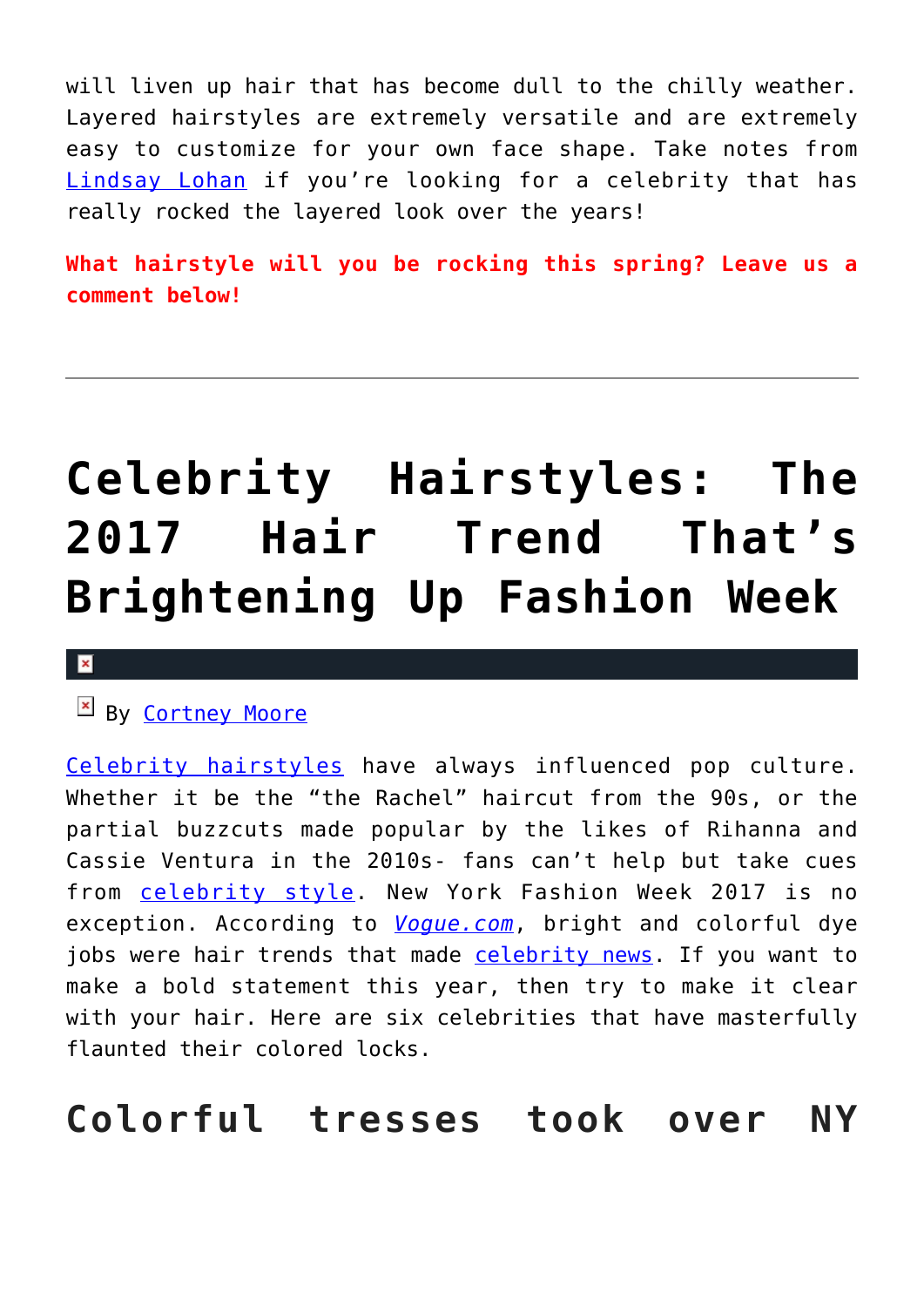## **Fashion Week, see if you can take inspiration from some of these bright celebrity hairstyles!**

**Steel Blue:** English singer and songwriter Louisa Johnson isn't afraid to dabble in icy tones. The smokey pastel blue color helps to bring out her lovely features. Her blunt cut and soft layers also add a hint of sophistication to this punky color. What's even better? She achieved this look with L'oreal box dye!

https://www.instagram.com/p/BQisEtEFLuH/?taken-by=louisa&hl=en

**Pretty in Pink:** American model Hailey Baldwin mixes femininity and edge with this rosy pink hair color. Loose body waves give this style a youthful appearance, so be wary if you're trying to achieve a mature look with your hairstyle. Pastel tones are also a pretty and playful contrast with tan skin.

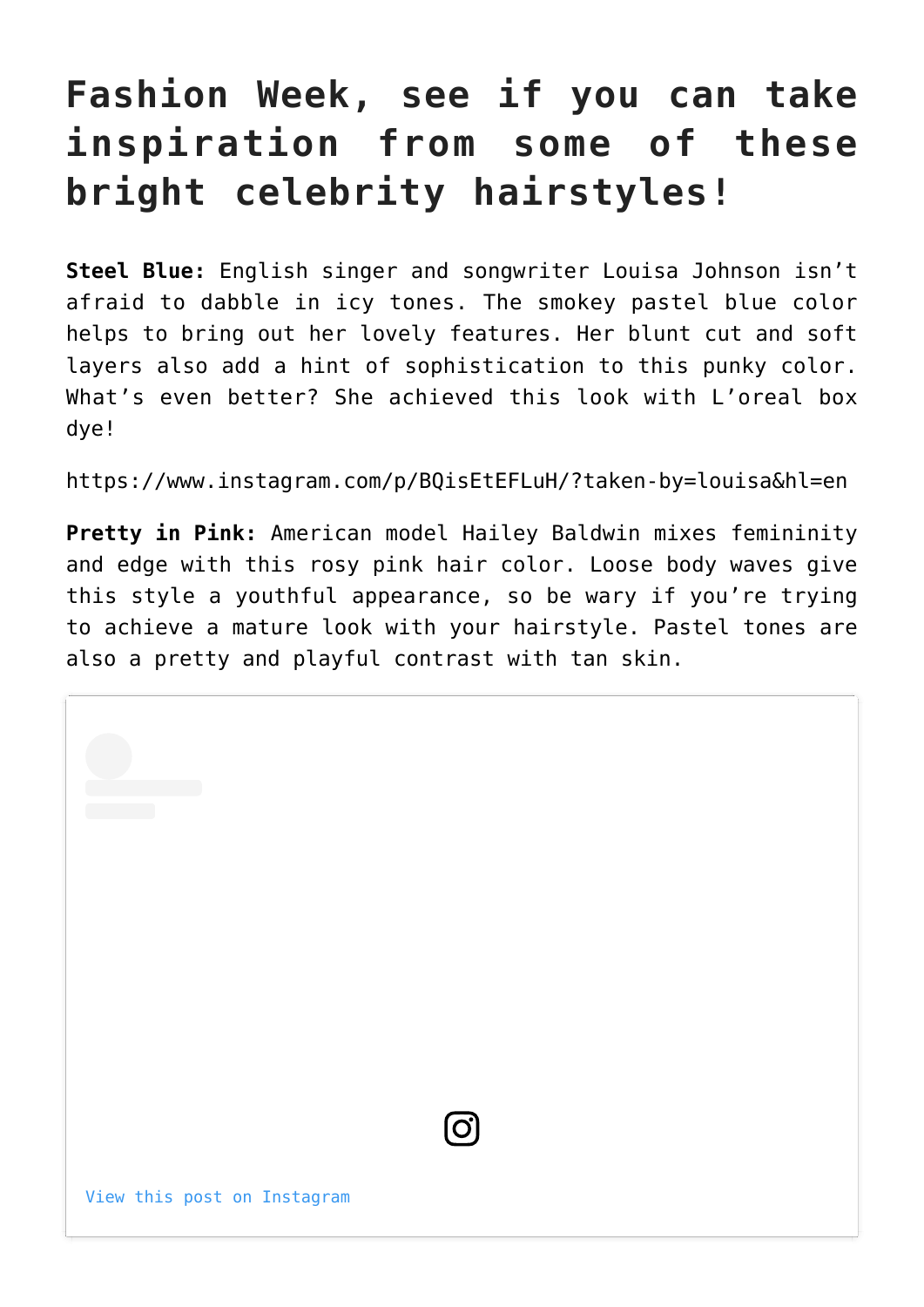$\Box$ Box *A post shared by* [Hailey Baldwin Bieber](https://www.instagram.com/haileybieber/?utm_source=ig_embed&utm_campaign=loading) *(@haileybieber) on Jan 16, 2017 at 7:45pm PST*

**Related Link:** [Beauty Tips: 5 Hair Trends for 2017](http://cupidspulse.com/116380/beauty-tips-hair-trends-2017/)

**Earthy Tones:** If you love mother earth, then Katy Perry's faded green hair might be the look for you. Her dark roots seamlessly blends with the green tones in a nice ombré effect, much like a lush forest. The bob cut adds a retro, but fashionable look.

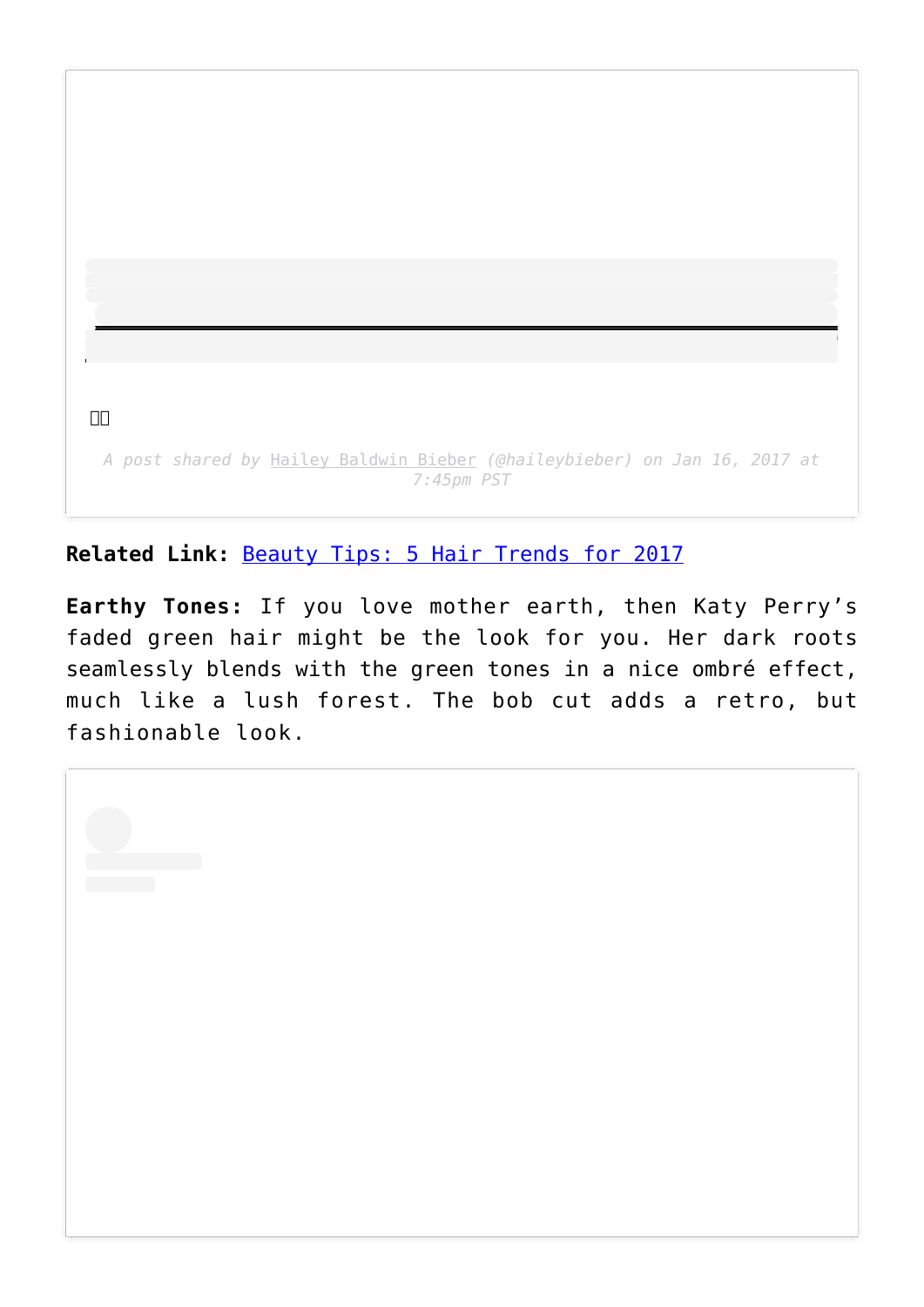

**Go Granny Go:** Aside from Kardashian-related drama, Blac Chyna is known for her long and colorful wigs. This year however, the reality star surprised us with cropped grey tresses. Her beautiful cheekbones and jawline are brought out more with this color and cut combo.

https://www.instagram.com/p/BQQ8QXchex5/?taken-by=blacchyna&hl  $=en$ 

**Related Link:** [Celebrity Looks: 3 Easy Ways To Dress Like a](http://cupidspulse.com/116999/celebrity-looks-easy-ways-dress-like-celebrity/) **[Celebrity](http://cupidspulse.com/116999/celebrity-looks-easy-ways-dress-like-celebrity/)** 

**Galaxy Colors:** Demi Lovato does much more than sing, she can also paint the colors of the galaxy! Dying a whole head with multiple colors can be high maintenance and difficult to upkeep, so take a page out Demi's book and try colorful extensions or dip-dyed ends in purple, blue and pink.

https://www.instagram.com/p/o\_s5xqOKmL/?taken-by=ddlovato&hl=e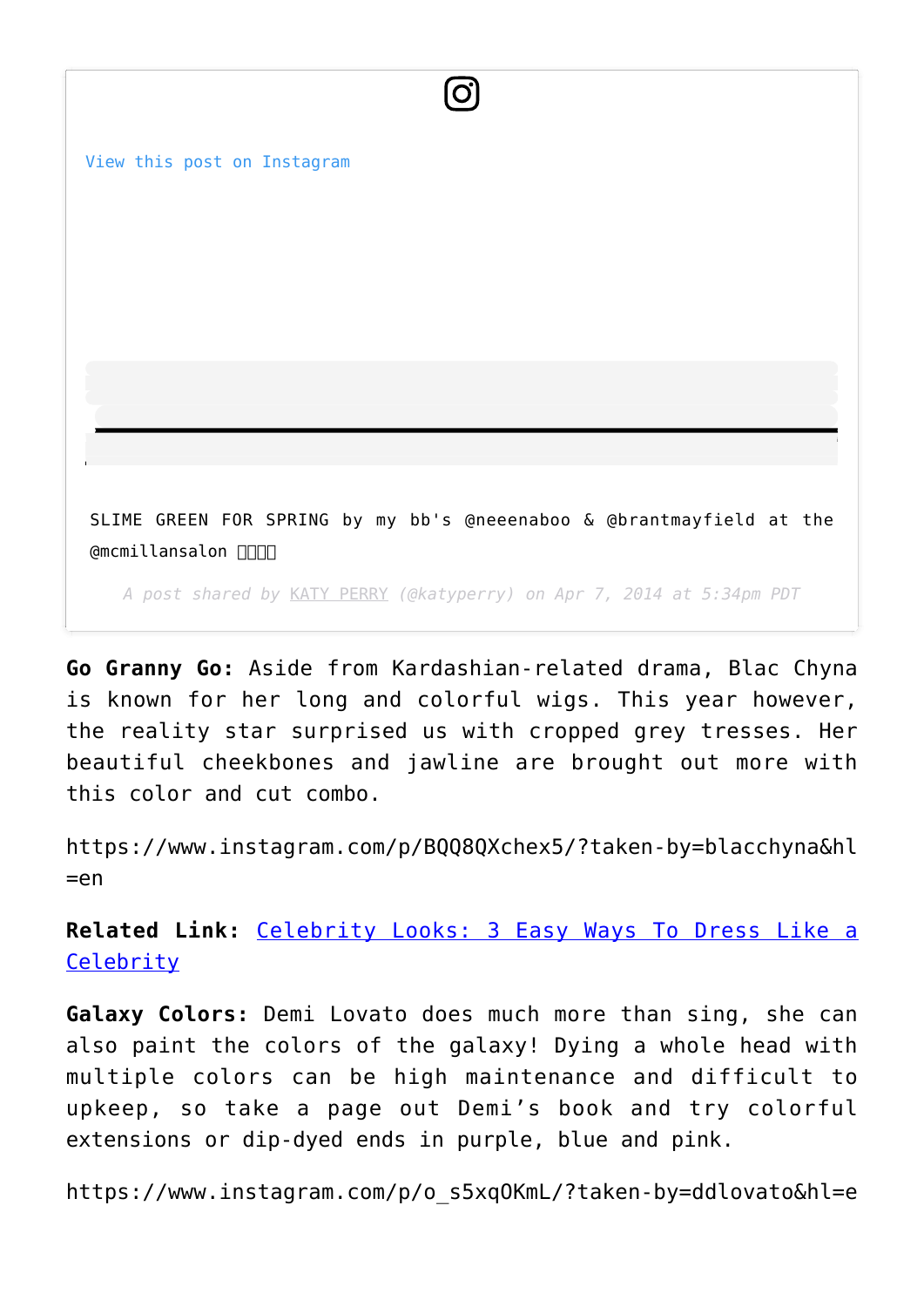**Pastel Rainbow:** Some might say Kylie Jenner is the queen of changing hair colors. She stunned fans at Coachella last year with multicolored locks. The pastel touch adds a modern twist to rainbow hair. However, it's important to note that this look is very high maintenance.

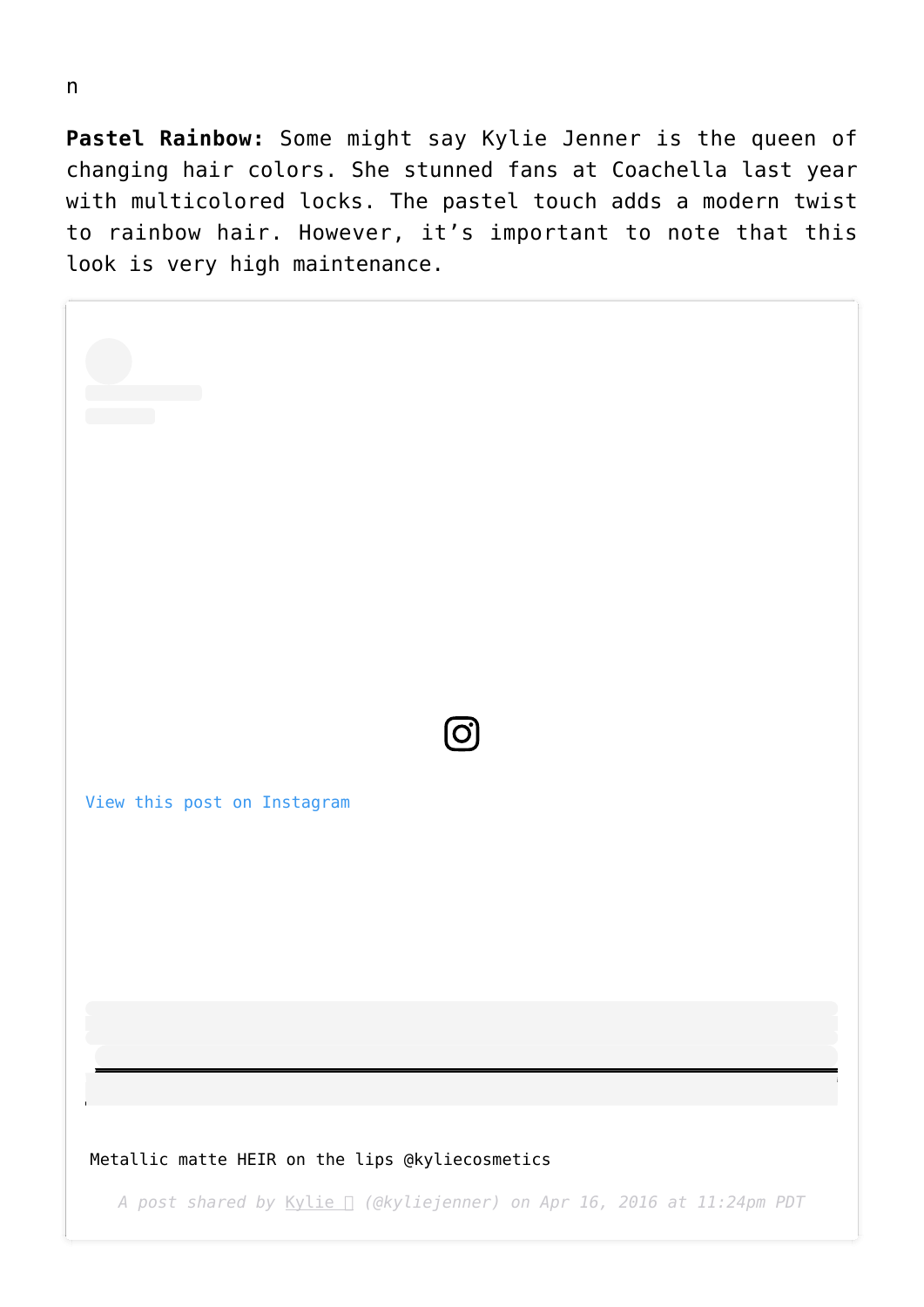And celebrities aren't the only ones crazy about colorful hair. The trend was also seen on the runway this Fashion Week. Designer Jeremy Scott sent model Olesya Ivanishcheva down the catwalk with neon pink hair, while ADEAM let model Mae Lapres walk down in electric blue. So it seems that celebrities are onto to something with their out-there hair trends.

**What do you think of this latest hair trend? Would you experiment with the colors of the rainbow? Let us know in the comments below!**

# **[Beauty Tips: 5 Hair Trends](https://cupidspulse.com/116380/beauty-tips-hair-trends-2017/) [for 2017](https://cupidspulse.com/116380/beauty-tips-hair-trends-2017/)**

#### $\pmb{\times}$

By [Cortney Moore](http://cupidspulse.com/107134/cortney-moore/)

Need a a dramatic change for 2017? Maybe these [hair trends](http://cupidspulse.com/beauty/) are just what you need in your life! Sometimes all you need is a different style, color or cut to make you feel brand new. Learn about the latest [celebrity style](http://cupidspulse.com/celebrity-news/) and how you can achieve these fashionable trends with the following [beauty tips.](http://cupidspulse.com/beauty/)

## **Beauty tips that will keep your hair up to date!**

**1. [A touch of orange:](https://www.instagram.com/p/BPnjJVUjRkL/)** Ladies no longer have to be afraid of brassy tones. Orange hair is becoming a popular trend this year. There are so many shades you can try: copper, rose gold, peach bellini, blorange (the new strawberry blonde), creamsicle and much more! Go out and take a risk; maybe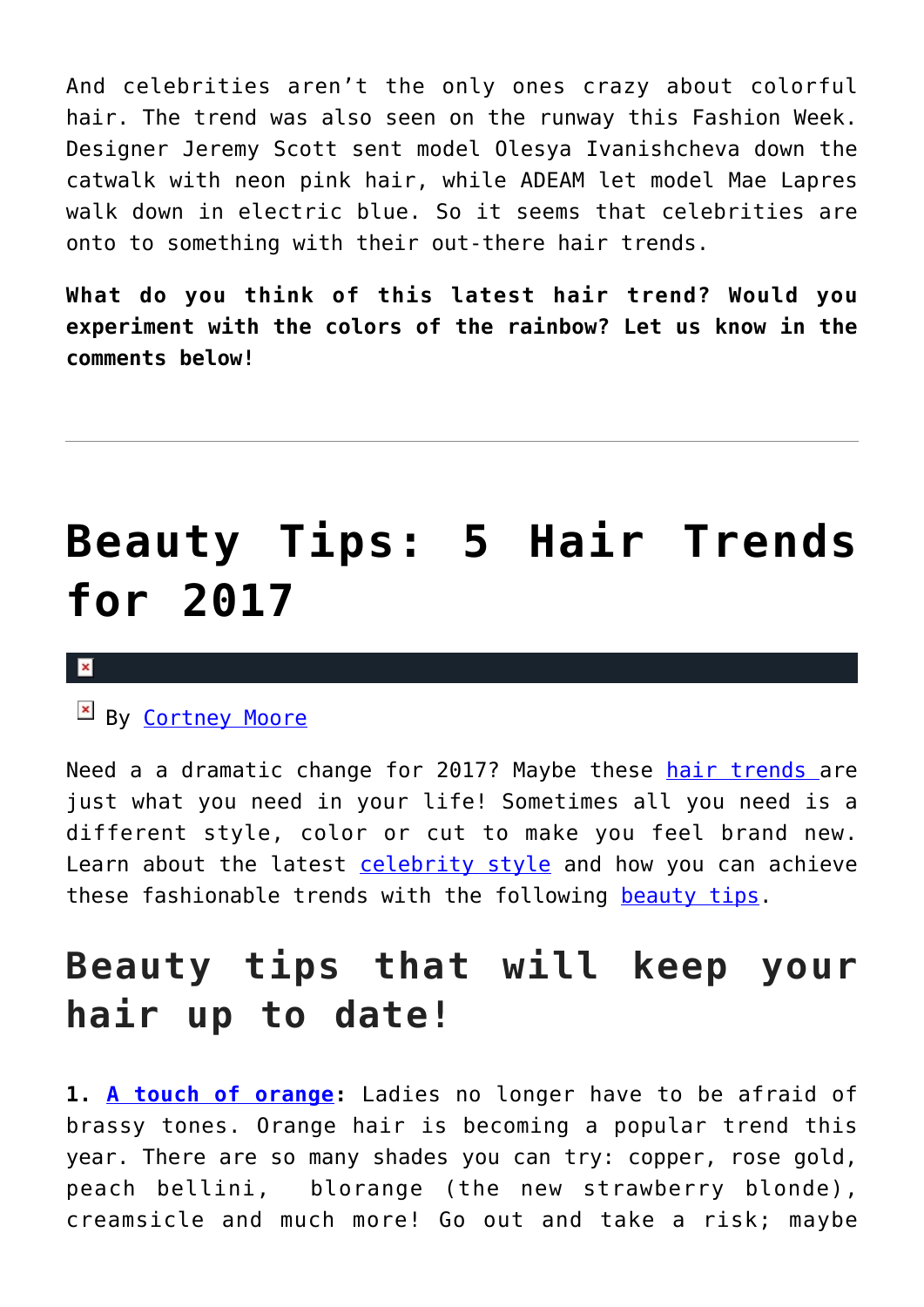redheads are the ones who have all the fun.



**2. [Low maintenance cuts](https://www.instagram.com/p/BPd-GQHjwaN/):** Boys aren't the only ones who can rock short hair. Cropped tresses are here to stay for 2017. This look is perfect for those who want to bring out their bone structure or add edge to their style. That's not to mention how low maintenance these cuts are, so you'll save a lot of time on your beauty regimen. You'll also save a bit of money on styling products compared to your long-haired companions.



**Related Link:** [Product Review: The Perfect Products To Start](http://cupidspulse.com/116334/product-review-perfect-products-start-new-year-off-right/) [Your New Year Off Right](http://cupidspulse.com/116334/product-review-perfect-products-start-new-year-off-right/)

**3. [The faux-perm](https://www.instagram.com/p/BPI8aQ6jnCj/):** Big curly hair has made a comeback! Chunky spiral curls can be achieved with a flexi rod set. Don't worry if your curls don't come out perfectly uniform. A little frizz or varied texture gives your hair more definition and looks chic. The fluffier the curls, the better. Enjoy bringing the 80's out with this unique hairstyle.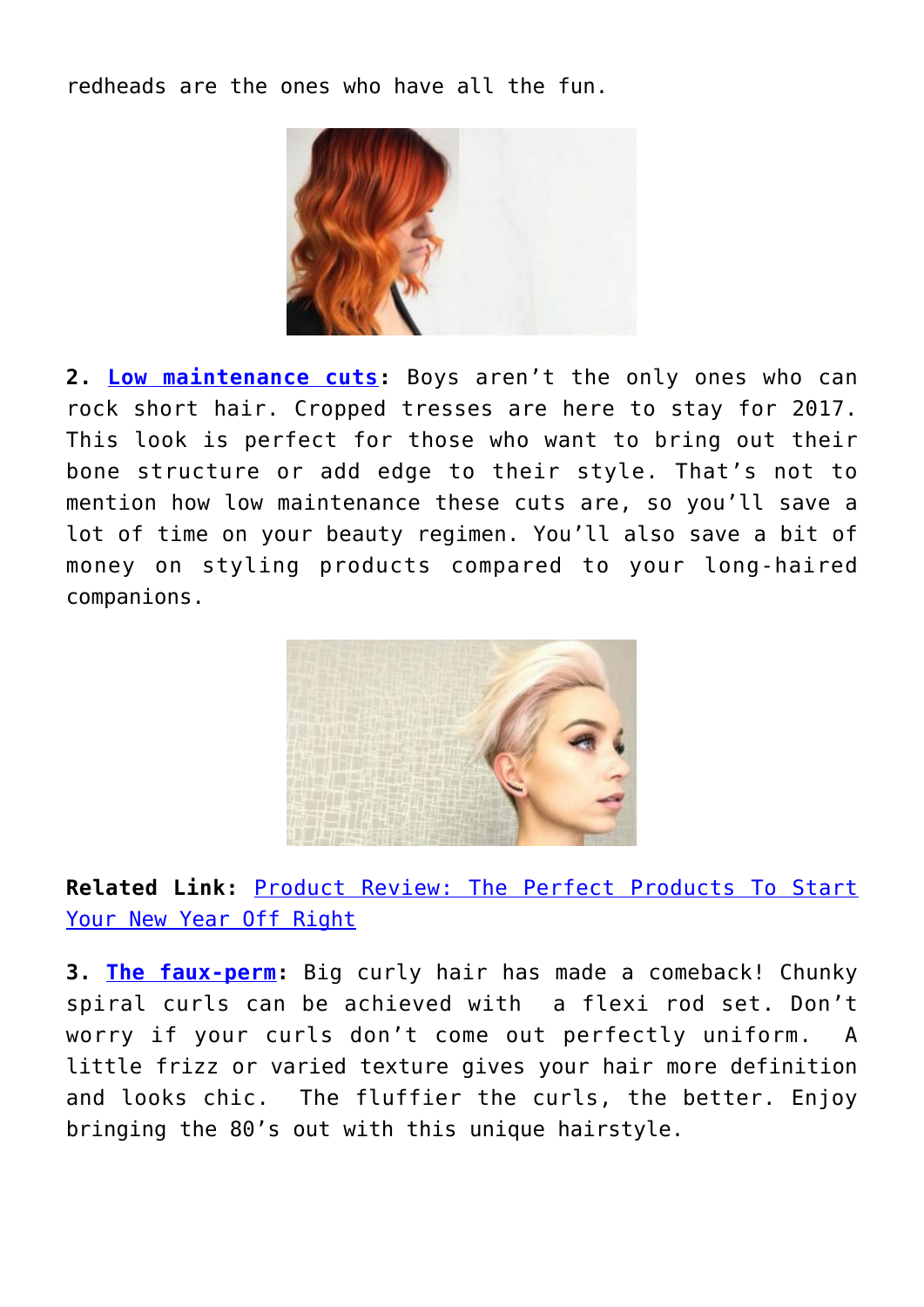

**4. [Denim everything:](https://www.instagram.com/p/BPA51RiDQ_e/)** Another popular hair color trend for 2017 is denim hair! Much like the granny trend, the shades for this style vary from subtle to bold. Sneak in a pop of color to dark hair by adding a bit of indigo, or go the acid wash route with pastel blues, purples and greys. If you're really daring, you can add drama with a blend of these colors altogether.



**Related Link:** [Product Review: The Perfect Beauty Products To](http://cupidspulse.com/115318/product-review-perfect-beauty-products-look-best-fall/) [Look Your Best This Fall](http://cupidspulse.com/115318/product-review-perfect-beauty-products-look-best-fall/)

**5. [Intricate braids:](https://www.instagram.com/p/BO-QwAujURI/)** An elegant braid is a great way to add glam to this commonly known casual hair style. This trend requires a bit of patience and dexterity because it can be tricky to get your hair to cooperate, but practice makes perfect. When you've mastered braiding your your tresses, you'll be delighted to see how regal you look when your hair is out of your face.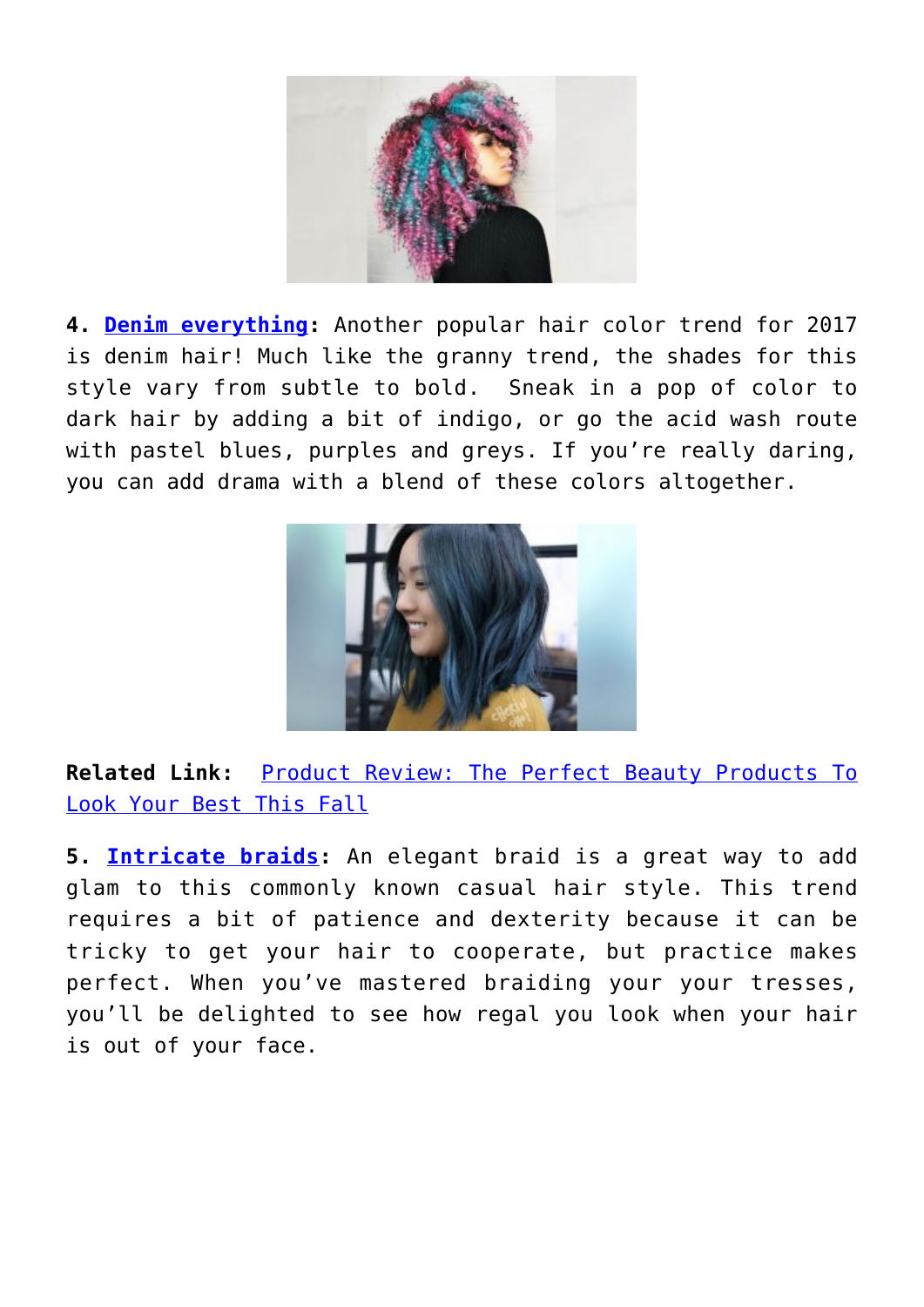

Start the new year right with one of these fashionable hair trends! You're sure to impress on your next [date night](http://cupidspulse.com/love/weekend-date-ideas/) with one of these polished looks.

**What do you think of this year's hair trends? Tell us what you think in the comments below!**

# **[Product Review: Get Ready for](https://cupidspulse.com/100388/product-review-beachwaver-s1-curling-iron/) [Date Night Faster with the](https://cupidspulse.com/100388/product-review-beachwaver-s1-curling-iron/) [BeachWaver S1 Curling Iron](https://cupidspulse.com/100388/product-review-beachwaver-s1-curling-iron/)**

x

*This post is sponsored by BeachWaver Co.* 

By Mackenzie Scibetta

Spending hours doing your hair and make-up for [date night](http://cupidspulse.com/dating/date-ideas/) is not only a hassle but a complete waste of time and energy too. The last thing you want to do is lock yourself in the bathroom after a long day at work! Thanks to the BeachWaver S1, you can spend less time creating those celebrity curls and more time cuddling with your honey. Check out our product review below for more details about this innovative curling iron.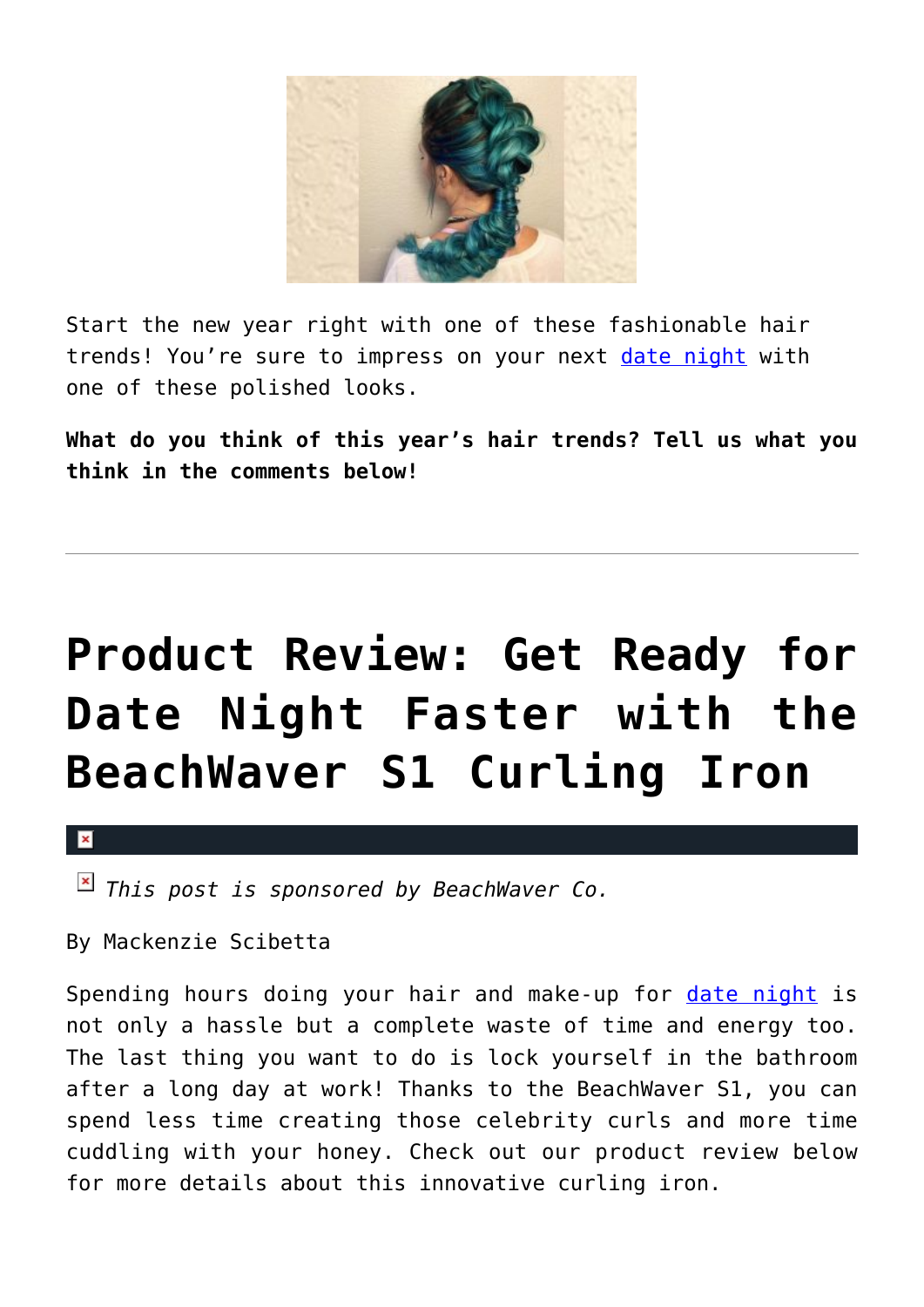## **Product Review: Prep for Your Next Date Night with the BeachWaver S1**

Offering a unique spin on the traditional curling iron, the BeachWaver S1 has a ceramic barrel that rotates on its own. Created by acclaimed celebrity hairstylist Sarah Potempa, the curling iron performs at two different speeds (slow or fast) and also has a temperature range from 290 to 410 degrees. Faster speeds and hotter temperatures mean you can be out the door and ready for date night quicker than ever before!

Potempa developed this product specifically for women who have difficulty styling their hair. While the iron will do a majority of the work for you, it also gives you the feeling of being completely in control with an arrow button that provides rotation control as well as a home button that resets the clamp to the start position. No matter what type of hair you have, the BeachWaver S1 will leave you feeling glamorous and ready to take on the world!

With this styling tool, resembling your favorite celebrity's hair is no longer an unachievable goal. Whether you opt for loose and beauty waves like [Lauren Conrad](http://cupidspulse.com/89561/lauren-conrad/) or defined, cascading curls like [Blake Lively](http://cupidspulse.com/93047/blake-lively/), you'll feel like a star on your next date night.

*You can purchase the BeachWaver S1 curling iron and other BeachWaver products at [beachwaver.com](http://beachwaver.com/).*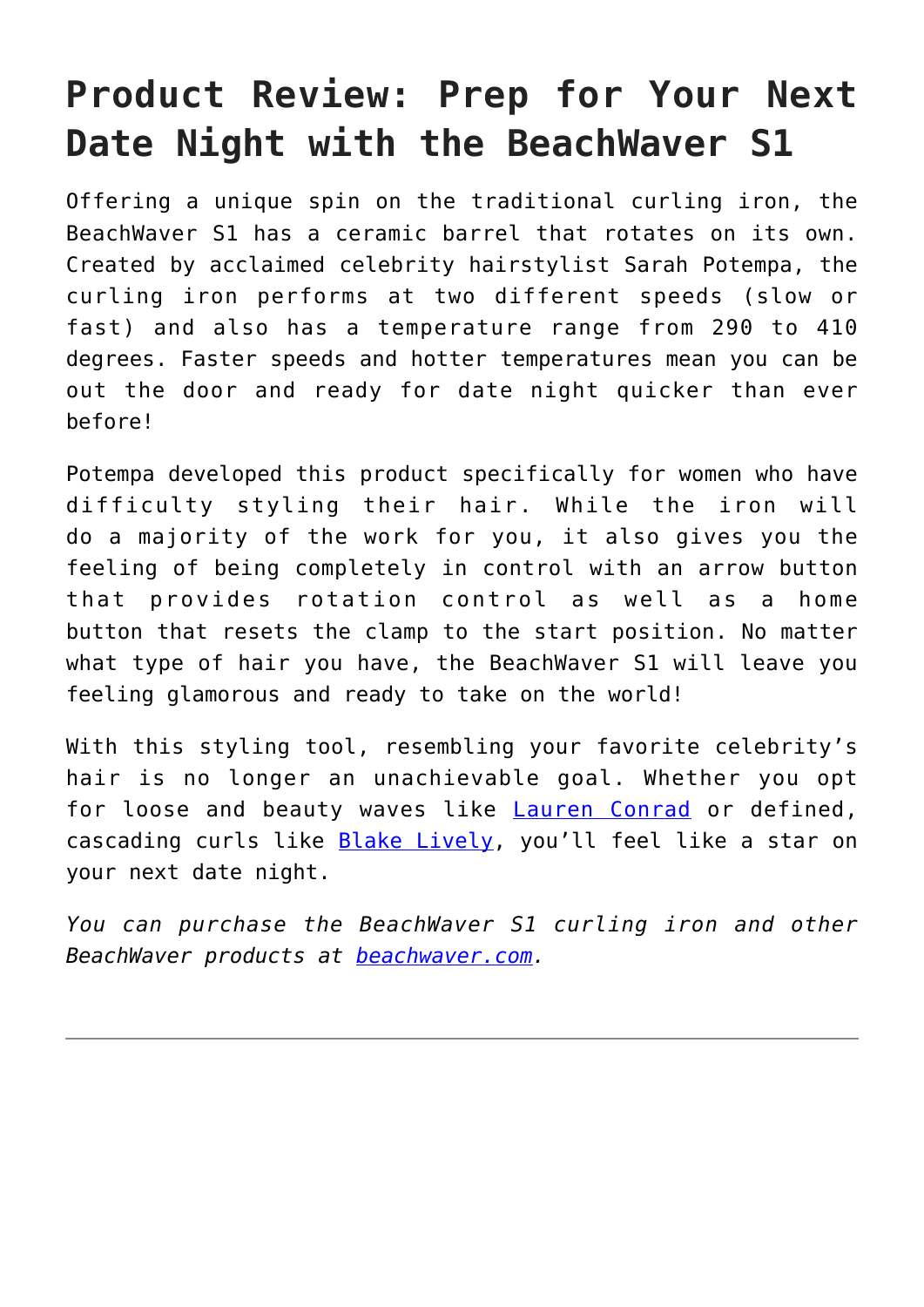# **[Celebrity Video Interview:](https://cupidspulse.com/70713/molly-sims-hair-color-nexxus/) [Molly Sims Talks About Her](https://cupidspulse.com/70713/molly-sims-hair-color-nexxus/) ["Rocking Red" Hair: "I Feel](https://cupidspulse.com/70713/molly-sims-hair-color-nexxus/) [Really Good!"](https://cupidspulse.com/70713/molly-sims-hair-color-nexxus/)**

## $\mathbf{x}$

### $\pmb{\times}$

### Interview by [Lori Bizzoco.](http://cupidspulse.com/104596/lori-bizzoco/)

Molly Sims is known for her long blonde hair, but as of Tuesday evening, she traded in her golden locks for a red hue — and CupidsPulse.com Executive Editor Lori Bizzoco got the scoop straight from the star! "You know what, I feel really good," the actress says of her new look in our [celebrity video](http://cupidspulse.com/videos/exclusives-videos/) [interview](http://cupidspulse.com/videos/exclusives-videos/). "I went from bombshell blonde to rocking red. I wanted a change — something different and fun and energetic and vibrant and bold."

## **Celebrity Video Interview with Molly Sims**

When it comes to keeping her red color, the former *Sports Illustrated* supermodel depends on [Nexxus](http://www.nexxus.com) Color Assure products. "If something's going to save me time and make me look good, I'm all for it!" she enthuses.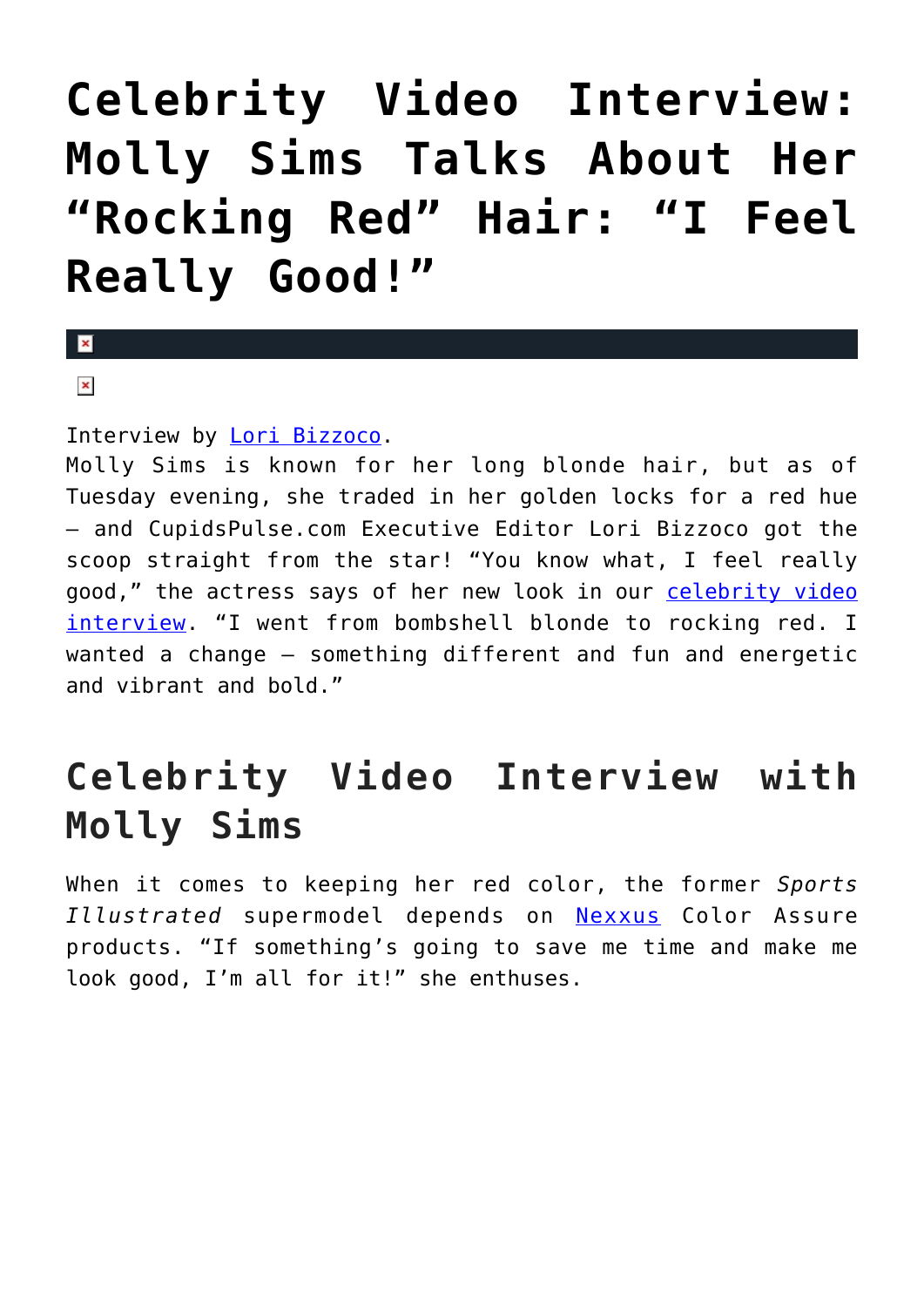

Molly Sims. Photo: Francis Tulk-Hart

Sims certainly knows a thing or two about making a transformation — whether it's with her hair color or her career. "My parents really taught me that I could be whoever I wanted to be," she shares in our celebrity video interview. It's important to have a positive attitude about change too: "Everyone gets stuck in a rut. You kind of just have to dig your way out."

**Related Link:** [Molly Sims Celebrates Pregnancy at Baby Shower](http://cupidspulse.com/molly-sims-celebrates-pregnancy-baby-shower/)

Of course, we had to ask the style icon about her best fashion and dating advice. She encourages women to keep it simple: "You feeling good in whatever you wear is the number one most important thing." She recommends a leather jacket, tank, and great jeans with a pair of boots for your next date night.

*To learn more about Color Assure, check out Nexxus on www.facebook.com/nexxus.*

*For more videos from CupidsPulse.com, check out our [YouTube](https://www.youtube.com/channel/UCP4G7LiNJEVZ7U0M24qXmfg) [channel](https://www.youtube.com/channel/UCP4G7LiNJEVZ7U0M24qXmfg).*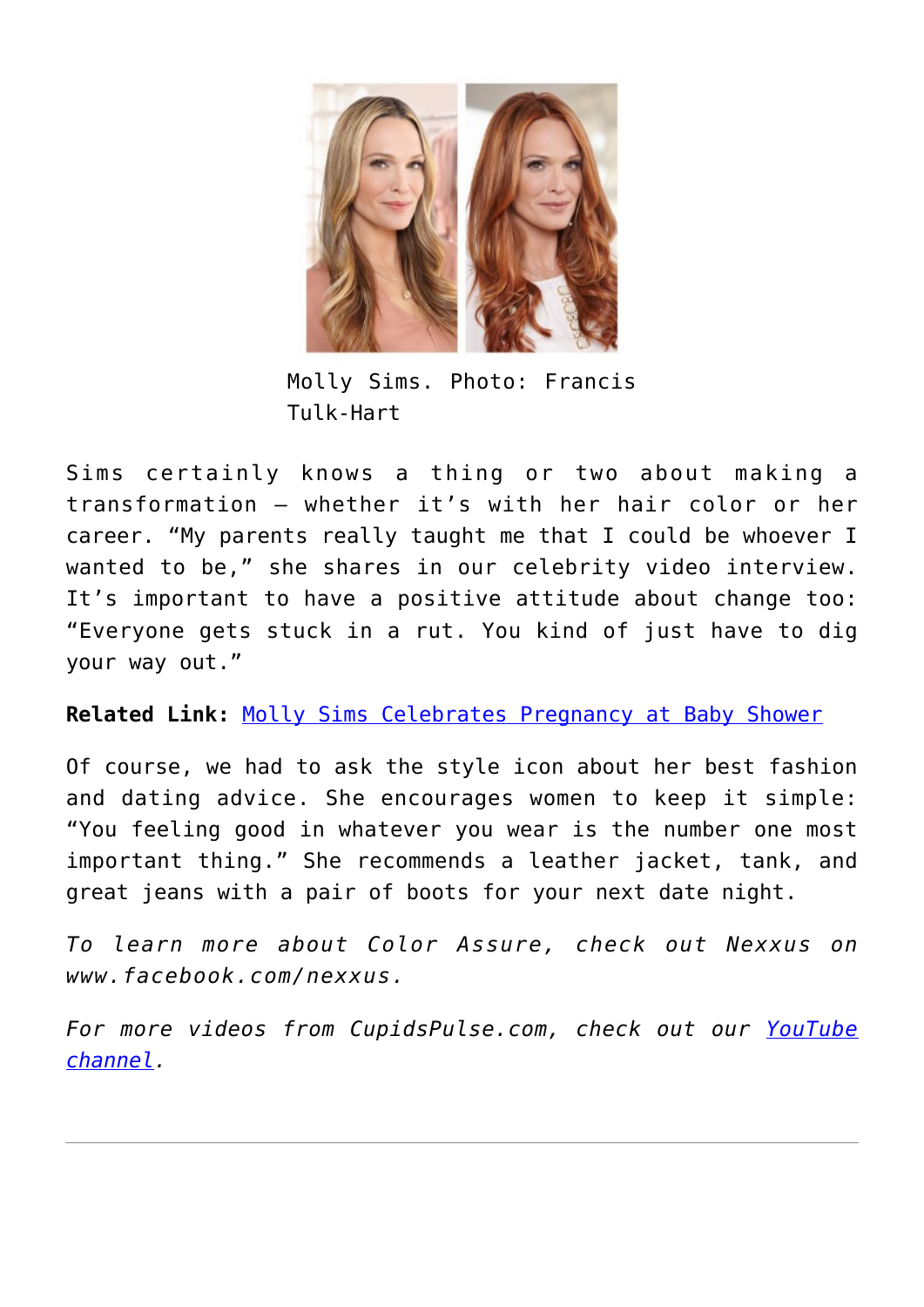# **[Tabatha Coffey Says That](https://cupidspulse.com/50671/tabatha-coffey-shares-life-relationship-hair-tips/) [Staying True to Yourself Is](https://cupidspulse.com/50671/tabatha-coffey-shares-life-relationship-hair-tips/) [Important In All Aspects of](https://cupidspulse.com/50671/tabatha-coffey-shares-life-relationship-hair-tips/) [Life](https://cupidspulse.com/50671/tabatha-coffey-shares-life-relationship-hair-tips/)**

#### x

 $\overline{B}$  By Kerri Sheehan

Australian hairstylist, salon owner and television personality Tabatha Coffey sure has a solid resume. She has been in the hair industry for over 30 years, and in 2007, she was voted the first ever Fan Favorite on the Bravo network's reality series *Shear Genius*. Since then, she received her own spin-off series, *Tabatha's Salon Takeover*, in which she helps failing salon owners turn their businesses around. After three successful seasons, Coffey has moved on to sprucing up a variety of small businesses on her newest reality television endeavor, *Tabatha Takes Over*.

"I just had such an overwhelming, positive response from everyone writing to me and saying, 'I really love what you do. I wish you could help me, but I'm not a hairdresser. I really need help with my business.' It seemed like a natural progression to be able to go into other businesses and help them turn things around," says the reality star sensation.

The current season of *Tabatha Takes Over* is the second of its kind, and Coffey hints that viewers will have quite a lot to look forward to. "We still have some salons that I'm going into, and for a lot of people, the salons are still the favorites. We have a lot of non-salons that we're going into as well, and I know a lot of people enjoy that too. It's a lot of fun. There's a nice balance with both." Coffey also alludes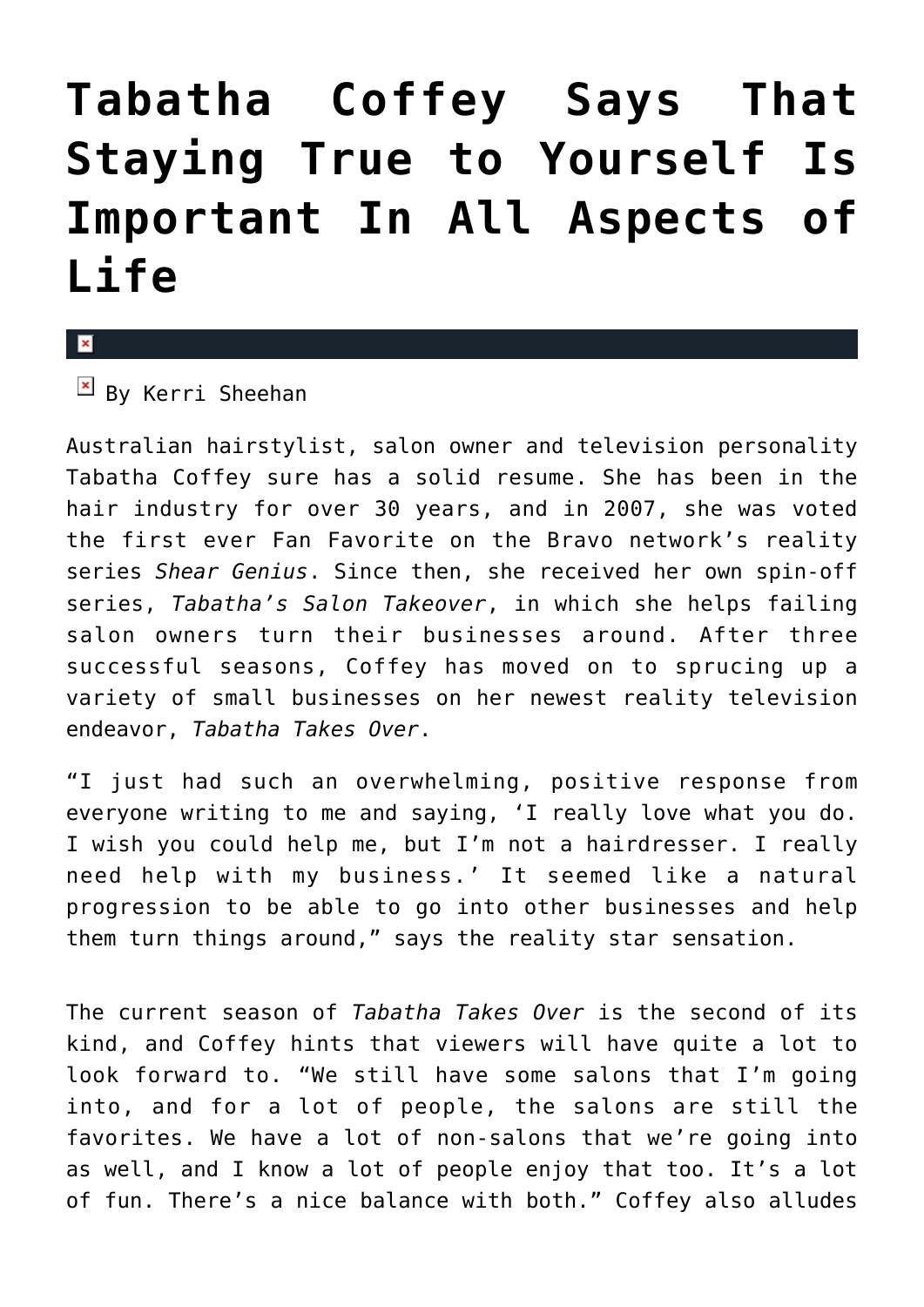to the return of some of the show's alumni. "We may check in with some past favorites," she says.

After seeing her in action, it's no surprise that the hairdresser loves filming the show and helping people turn their lives around. "I get so emotionally invested with every business that I go into that I take the journey with the owners and the employees." Her favorite times on the show are when she is really able to help the business owner and employees turn over a new leaf. "I always enjoy any time that I see success, that I see people turn their business around. When we're able to save a business, that's my favorite because that's ultimately what I hope for every time."

## **Related Link:** [Celebrity Couples Who Have Turned Over a New](http://cupidspulse.com/celebrity-couples-turned-over-new-leaf/) [Leaf](http://cupidspulse.com/celebrity-couples-turned-over-new-leaf/)

Of course, her life isn't all work. Coffey has been in a committed relationship with her partner for more than a decade. She cites communication as the key to keeping her love a priority despite her hectic schedule. "It's hard for everyone to find a balance because I think we all get so busy and get so into our own things," she explains. "So if I'm travelling, I make sure that I'm sending a text and seeing how everything's going. It's important to check in and not just be concerned with what's going on with me."

As someone who is open about being gay, the television personality shares some tips to anyone struggling to be honest and open about their feelings: "It's easy to become wrought with the fear of having to tell the truth to your family and friends, but you have to really believe in yourself and be true to yourself. It's your life, and you have to live it and be happy with who you are and be honest about who you are. You can't live inauthentically."

Coffey believes that staying true to yourself is vital in every facet of life, especially when it comes to your primping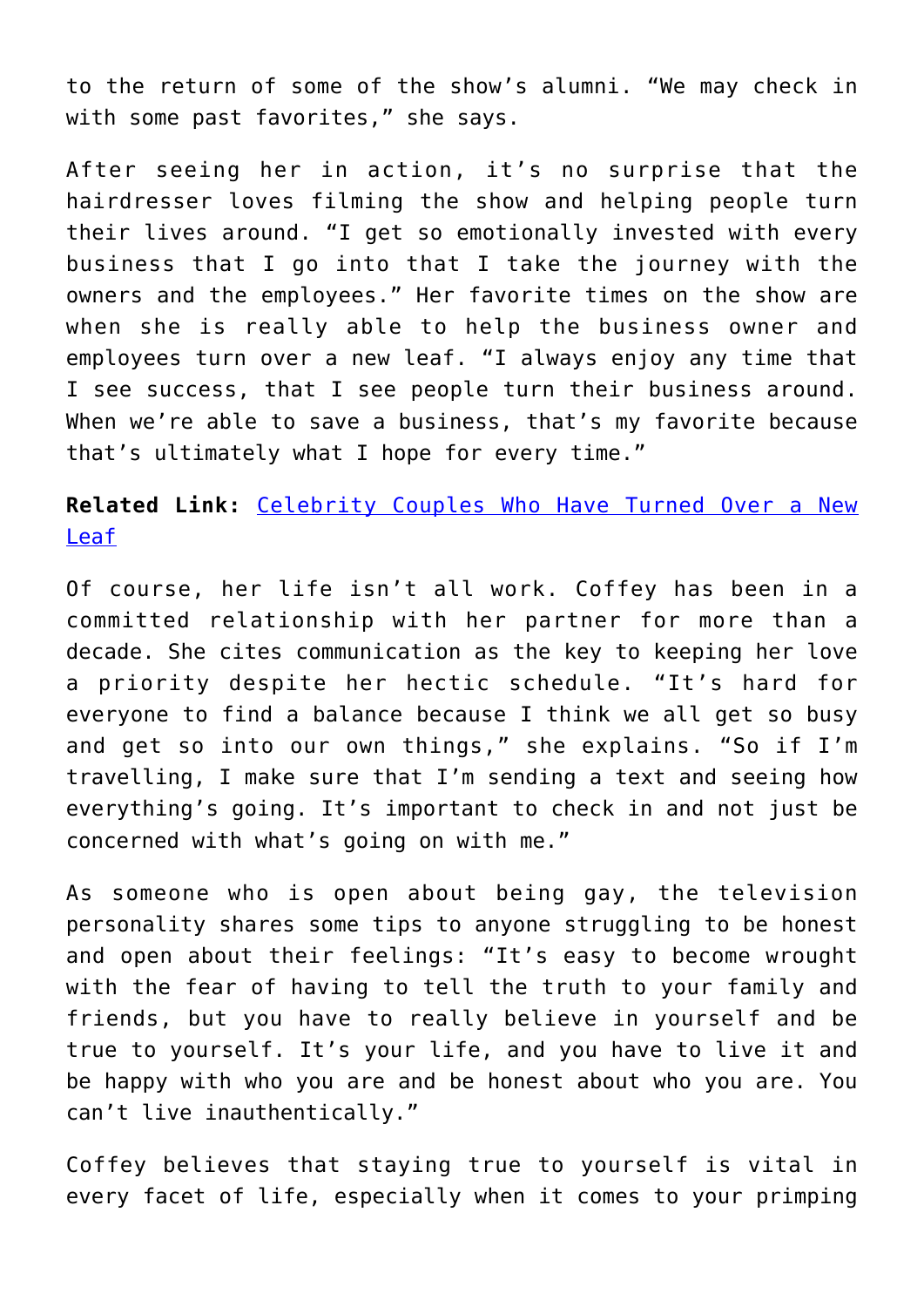rituals. When asked about hairstyles for different events, she thinks the best rule to follow is to be you. For a first date, she says, "It's great to glam it out a little bit and, you know, put a little bit more makeup on or dress your hair up a little bit, but you should also be true to who you are. If you're going to go overboard and really glam it out and that's just not you, then you're really not letting your date see who you truly are."

#### **Related Link:** [Four Dates and a Wedding](http://cupidspulse.com/four-dates-wedding-online-dating/)

For a more glamorous night, like a romantic dinner, she thinks that it's okay to do something fancier with your locks. "I'm sure that the dress you're going to wear is a little bit sexier, and your hair should follow suit."

More likely than not, your spouse has a strong opinion about how they like your hair. "Let's say your guy likes your hair when it's curly, but that's not your favorite thing. Maybe then, your romantic date night is the time to indulge your significant other. Make sure that you play into their opinion a little more and do what they like." Whether it's wearing your hair up, down, slicked back or with some extra texture, show your partner what he wants to see.

As for a wedding day, Coffey urges readers to not stray from what they know works and says, "Never make a drastic change before your big day!" The weeks before a wedding are always heavily laden with emotions, so a bride may feel like she's being spread thin. Therefore, a major change can lead to disaster. When you feel out of control, the one thing you *can* control is hair, so it's never a good time to change your hair when you're engulfed in emotion. "Stay true to yourself because a lot of brides go crazy and do something that they normally wouldn't do with their hair. When they look at their pictures, they don't even feel like themselves anymore."

*You can catch* Tabatha Takes Over *on Thursdays at 10/9c. If you*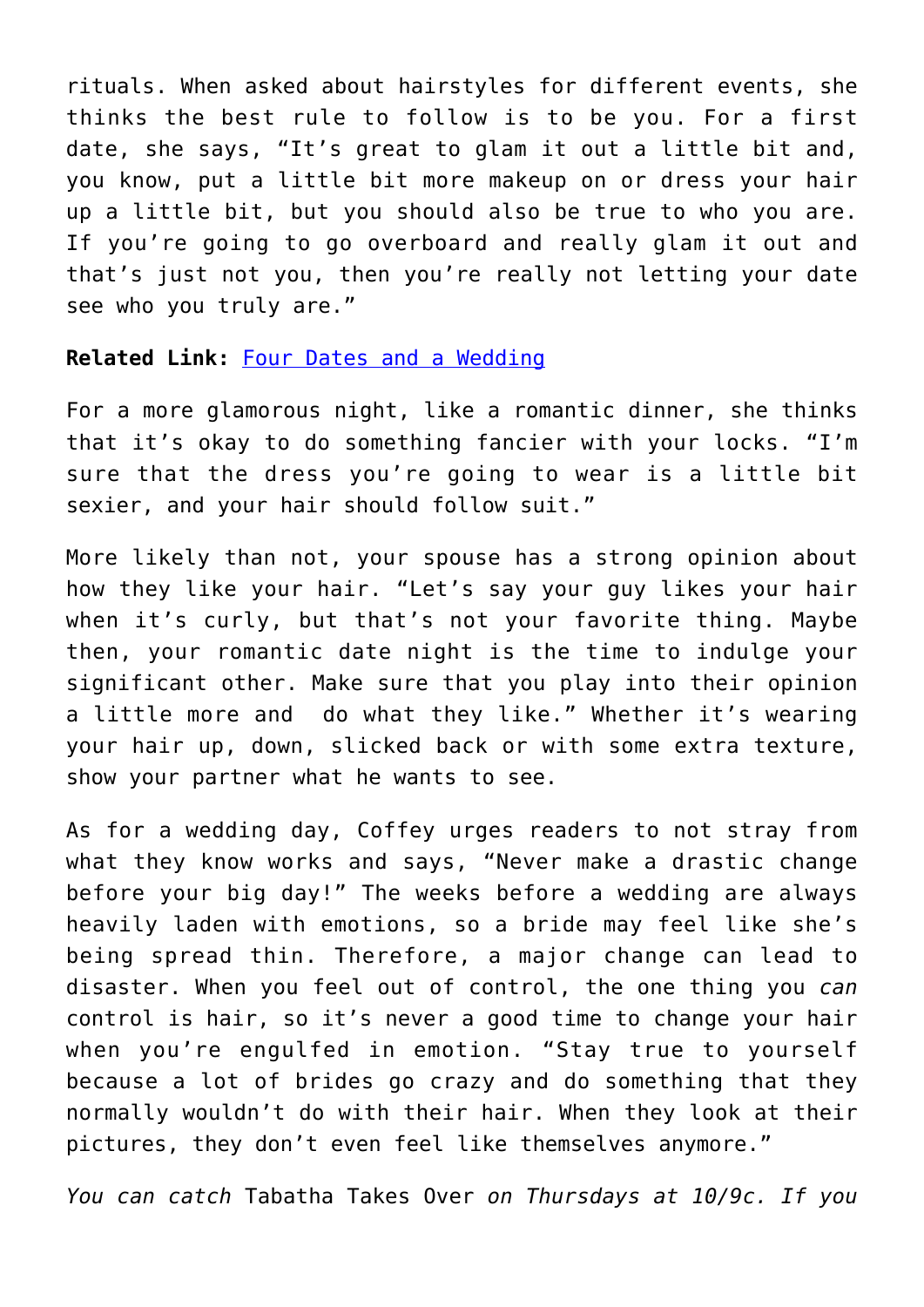*can't get enough of Coffey on Bravo, you can catch her speaking tour called Meeting with Tabatha, which will begin in Connecticut before it heads to Los Angeles and Arizona. It will give business owners tips for turning their business around and allow them to have an up-close-and-personal questions-and-answers session. You can also follow Coffey on Twitter and Facebook.*

# **[Make Your Holiday Hair Wishes](https://cupidspulse.com/41541/folica-hair-products-holiday-promotion/) [Come True with Hair Products](https://cupidspulse.com/41541/folica-hair-products-holiday-promotion/) [from Folica](https://cupidspulse.com/41541/folica-hair-products-holiday-promotion/)**

#### $\pmb{\times}$

*This post is sponsored by Folica.com.*

By Jennifer Ross

With the holidays upon us, you already received and RSVP'd to one of the hottest holiday parties in town. Then, your best girlfriend tells you that your ex, who is still gorgeous, will be there alone. You want to make sure he notices you, and you're already off to a good start. Since your breakup six months ago, you're routinely exercising again. You're also taking great care of your hair, which he always complimented you on when you were together. It's a good thing you receive all your wonderful hair products, like the Moroccan Argan oil, right at your door step by shopping online from Folica.com. Never missing a day, your girlfriends notice the difference in your hair, and soon, your ex will too.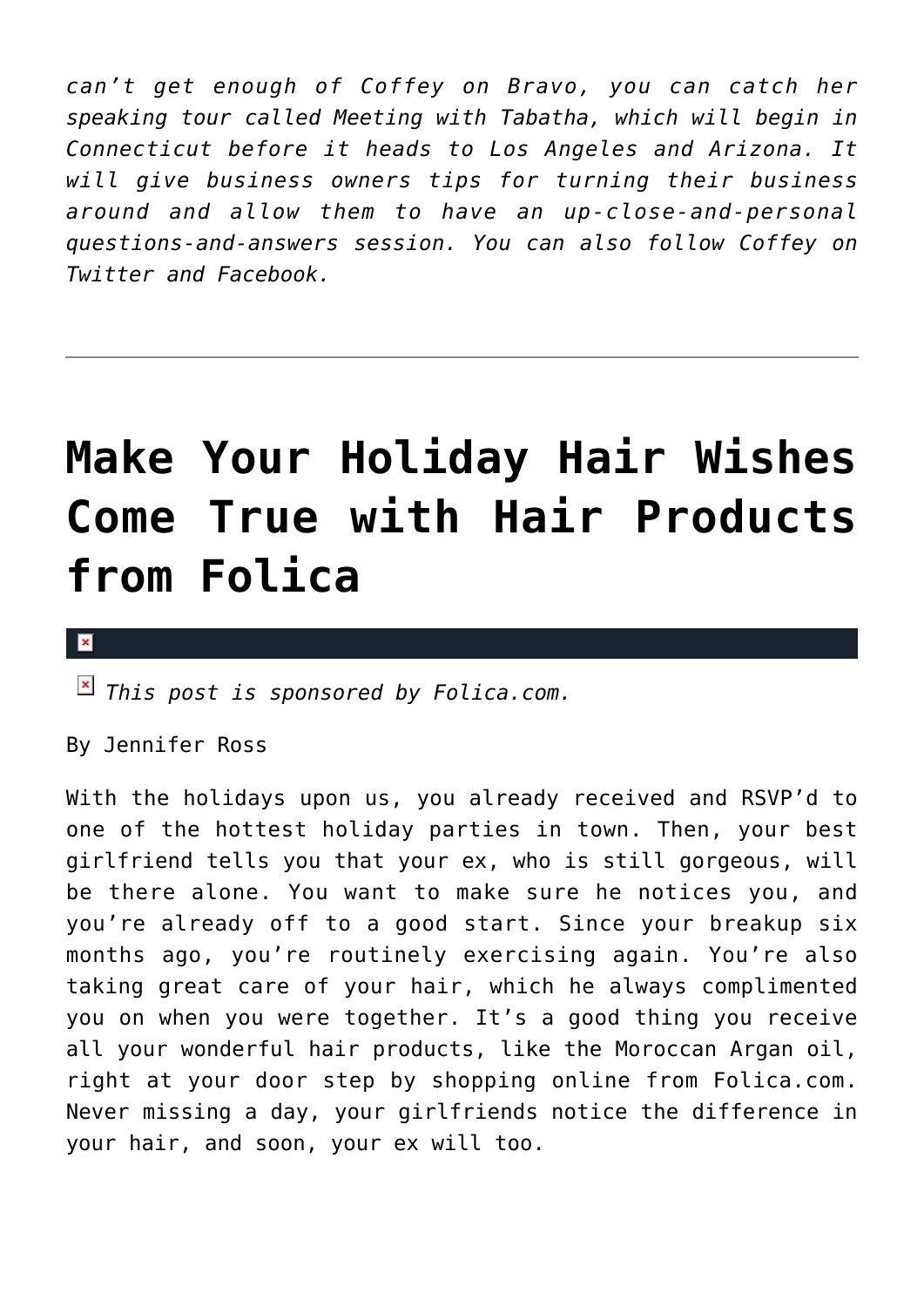

Sedu Anti-Frizz Polishing Treatment with Moroccan Argan Oil

One thing is certain: Folica knows your hair is your most important accessory. That's why in November and December they're offering a special promotion where everyone wins up to \$50 to spend on hair styling products at Folica.com. Just think of all the fantastic hair care products you need to keep you looking your best. A few favorites are the Sedu Revolution Clipless Curling Iron to give you fabulous curls every time and the Sedu Anti-Frizz Polishing Treatment with Moroccan Argan Oil for shine and softness. Folica.com has virtually everything you need to create and maintain gorgeous locks. With over 60,000 great hair products, more than 300 beloved brands and over 70,000 customer ratings and reviews, Folica.com is your one-stop shop to recreate today's hottest hairstyles.

This holiday season everyone can cross great hair off their wish lists when they enter to win a credit for hair products at Folica. The best part is that 1 in every 100 entries wins a \$50 credit to spend on hair care. Don't put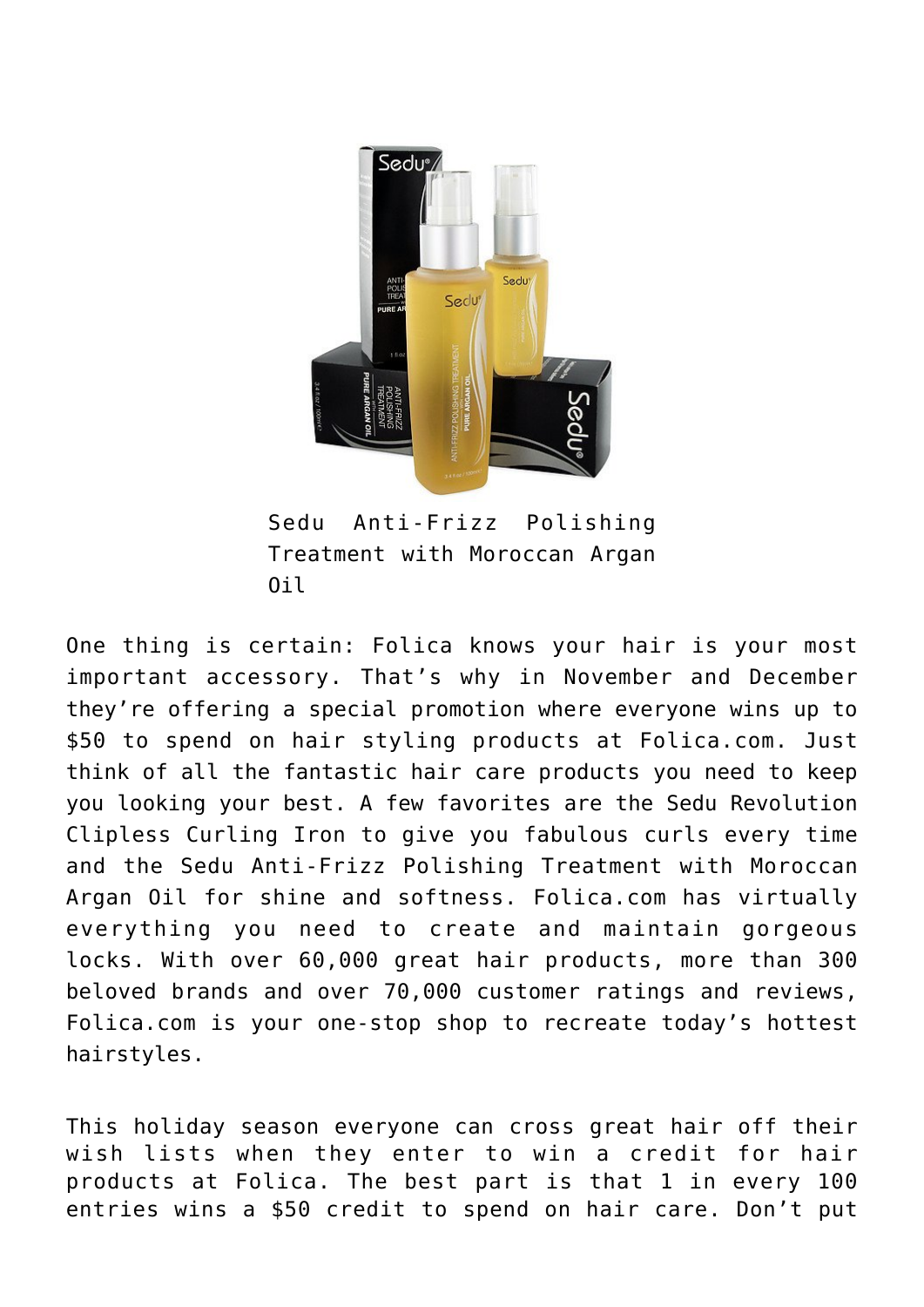this wonderful deal off until the last minute! This Folica promotion ends on January 1, 2013.

# **[Giveaway: Do It Yourself](https://cupidspulse.com/20653/diy-beauty-giveaway-say-yes-to-shaving-less/) [Beauty- Say "Yes" to Shaving](https://cupidspulse.com/20653/diy-beauty-giveaway-say-yes-to-shaving-less/) [Less](https://cupidspulse.com/20653/diy-beauty-giveaway-say-yes-to-shaving-less/)**

 $\mathbf{x}$ 

*This post is sponsored by Silk'n SensEpil.*

When I first received the [Silk'n SensEpil](http://www.silkn.com/) laser hair removal device, I had a little hesitancy about using it. As a women who doesn't really mind shaving, I wasn't interested in embarking on a new technological adventure. I just wanted to stay in my little shick and bic disposable world. After all, I had been shaving my legs for 20+ years and never had a problem with it.

For a few days, the device sat on my desk staring at me in its pretty pink box. It also sat there staring at the team of young ladies working with me. Everyone was enthralled and wanted to test it out. Even my brother, Frank who had been visiting from out of town asked me about the product. "I haven't actually tried it yet," was my response. "However, I do need to test it out this week."

That evening, while I was cooking dinner, Frank decided to open the box, and read the instructions for me (I think he secretly wanted to test it out-lol). He set it up, so that all I had to do was put it on the area I wanted to treat and go! To my surprise, it was easier than I thought. Actually, too easy. I turned it on, waited for the indicator light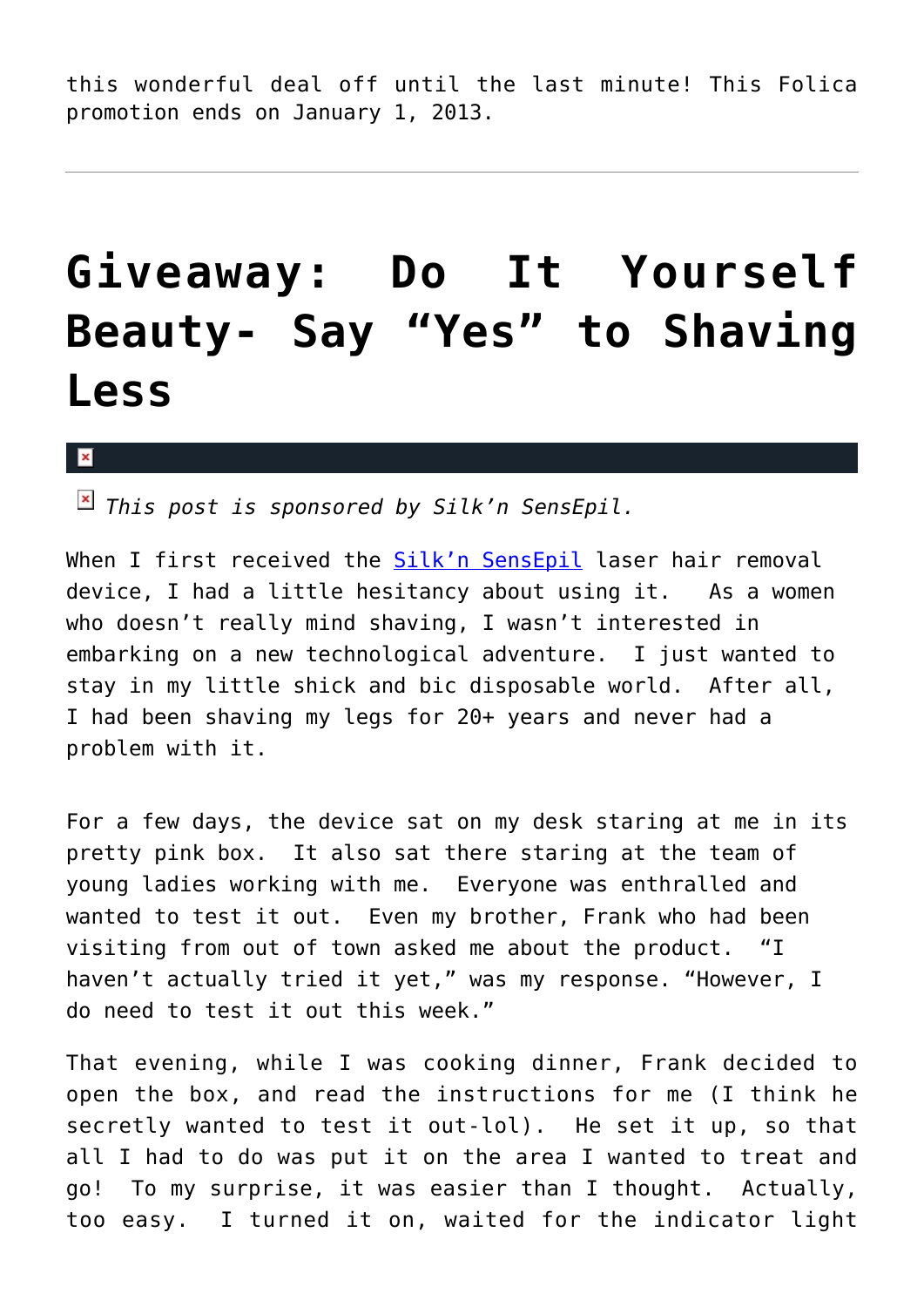to illuminate and began the process of testing it on my leg. I even snapped a few before photos to showcase the results but unfortunately, they didn't come out so well. I guess that's what happens when you try to take close-ups with a blackberry. Again, it all goes back to being too lazy to buy a new camera and read the operating instructions. It's just not my thing. But, here's a photo that did come out well. One of me using the device:



It was so easy to use the [Silk'n SensEpil](http://www.silkn.com/) laser hair removal device. You put in on the area you want to treat, and hit the button. A light flashes, a quick pulse of heat touches the surface of the area and bam.it's done. It's virtually painless. It did take some getting used to the heat but it goes away before you can even really register that it happened. A full leg takes about 15 minutes. At first, I thought it would be inconvenient to use this but considering that most of my morning is spent shaving my legs and underarms, this is definitely worth the time it will save me in the long run. And, the cost is so reasonable, at\$499.00, it not only beats the spa treatments by a large margin but razor blades can add up pretty quickly too.

Once I got past the fact that I had to learn a new technology (which was nothing to worry about), I was excited about the experience. More time, less money and smooth legs. There's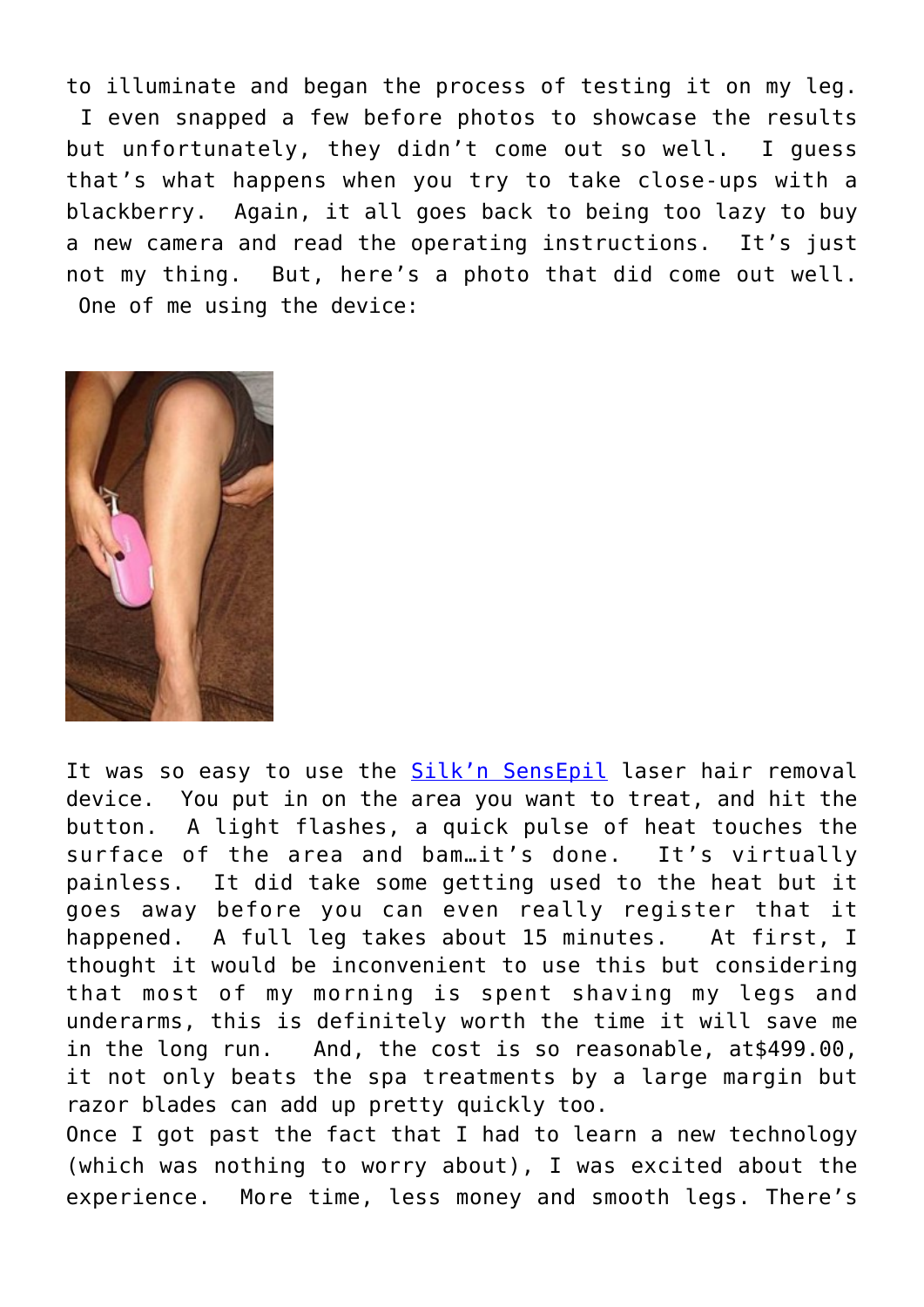really no reason not to use it, buy it and love it.



### **Special Discount:**

From September 1st through December 31st, 2011 you can receive an extra 20% off your purchase of Silk'n SensEpil products (\$200 minimum purchase required). To redeem this offer use this code: "Beauty20." Don't miss out on this great opportunity for rapid, beautiful, hairless results.

#### **Giveaway Winner:**

When we first posted about [Silk'n SensEpil,](http://www.silkn.com/) the company offered to give one lucky winner a chance to win the home device. All you had to do was submit your very own humorous or horrific hair removal story. The contest ended on September 23 at 12:00 p.m., and we had a great story come in from Melissa Cabellero. Melissa, who was sick and tired of waxing her boyfriend's back was struggling for an easier solution when she heard about our contest. Well, Melissa….your wish was granted. Congratulations!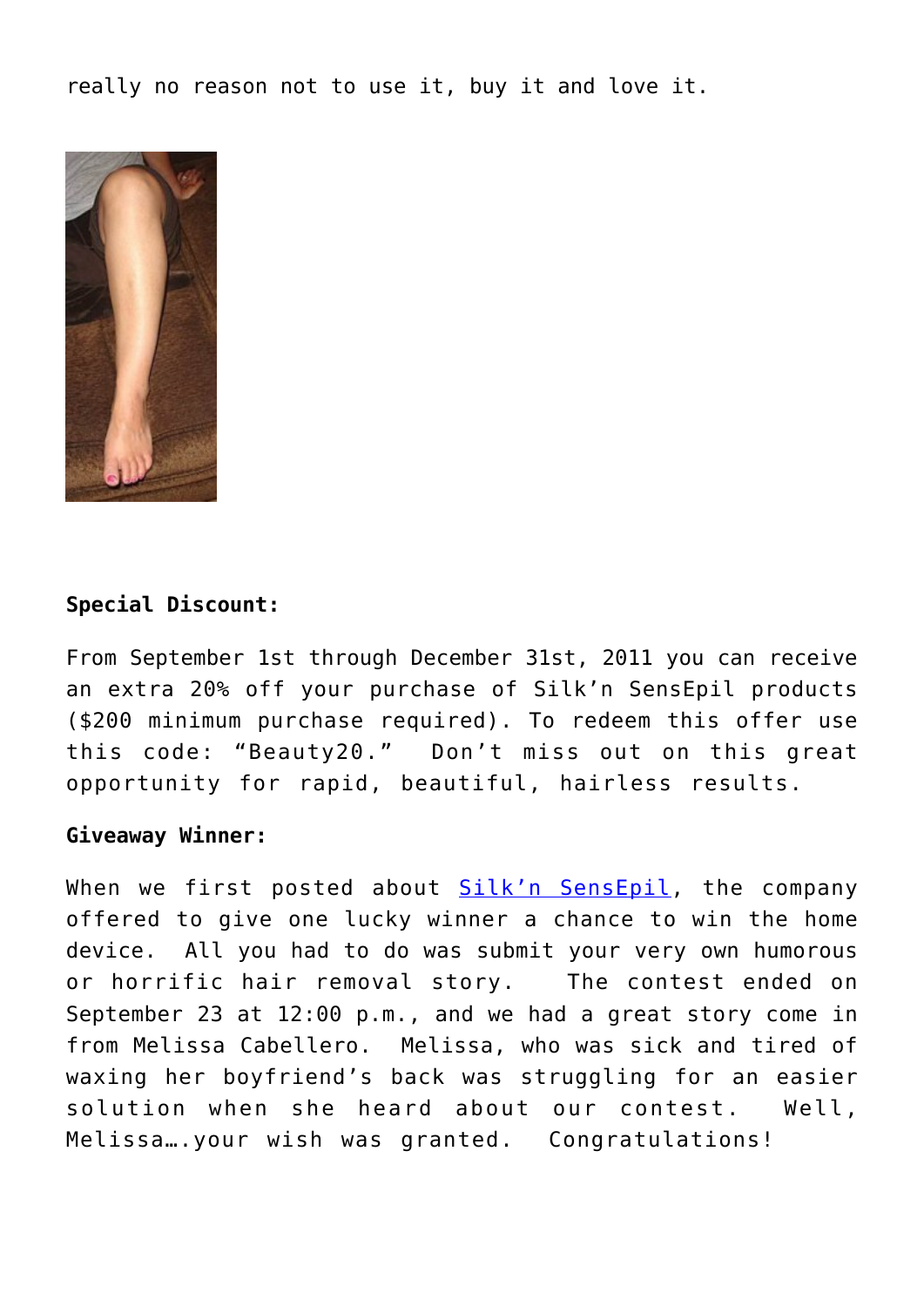# **[Giveaway: Do It Yourself](https://cupidspulse.com/19843/silkn-sensepil-hair-laser-removal-giveaway/) [Beauty- Say "Yes" to Shaving](https://cupidspulse.com/19843/silkn-sensepil-hair-laser-removal-giveaway/) [Less](https://cupidspulse.com/19843/silkn-sensepil-hair-laser-removal-giveaway/)**

 $\pmb{\times}$ 

*This post is sponsored by Silk'n SensEpil.*

You're riding the elevator with the hottie you've been eyeing in Apartment 12B when he spontaneously asks you to grab a drink downstairs in 15 minutes. As you get off at your floor and fumble for your keys, you not only realize that you have nothing to wear but that you haven't shaved your legs in days. In a panic, you grab your razor and do one of those "dry shaves," only to be left with little red bumps everywhere. What a nightmare!

If only you had cashed in on your local spa's painless laser treatment promotion that came to your inbox last week. Then again, the thought of laser treatment is just a mere dream as you calculate the expense, inconvenience and time. What's a girl to do?

#### **Our Solution:**

Well, Cupid wants to share a little secret with you: there's now a home laser device that's simple, quick and clean with minimal set-up required. [Silk'n SensEpil](http://www.silkn.com/) is the answer to your shaving frustrations. It takes only minutes for you to get started and you can do it in the convenience of your home. You don't have to worry about squeezing a laser appointment into your already crazy schedule. And, Silk'n SensEpil covers a larger area of skin than other competitors so an entire male